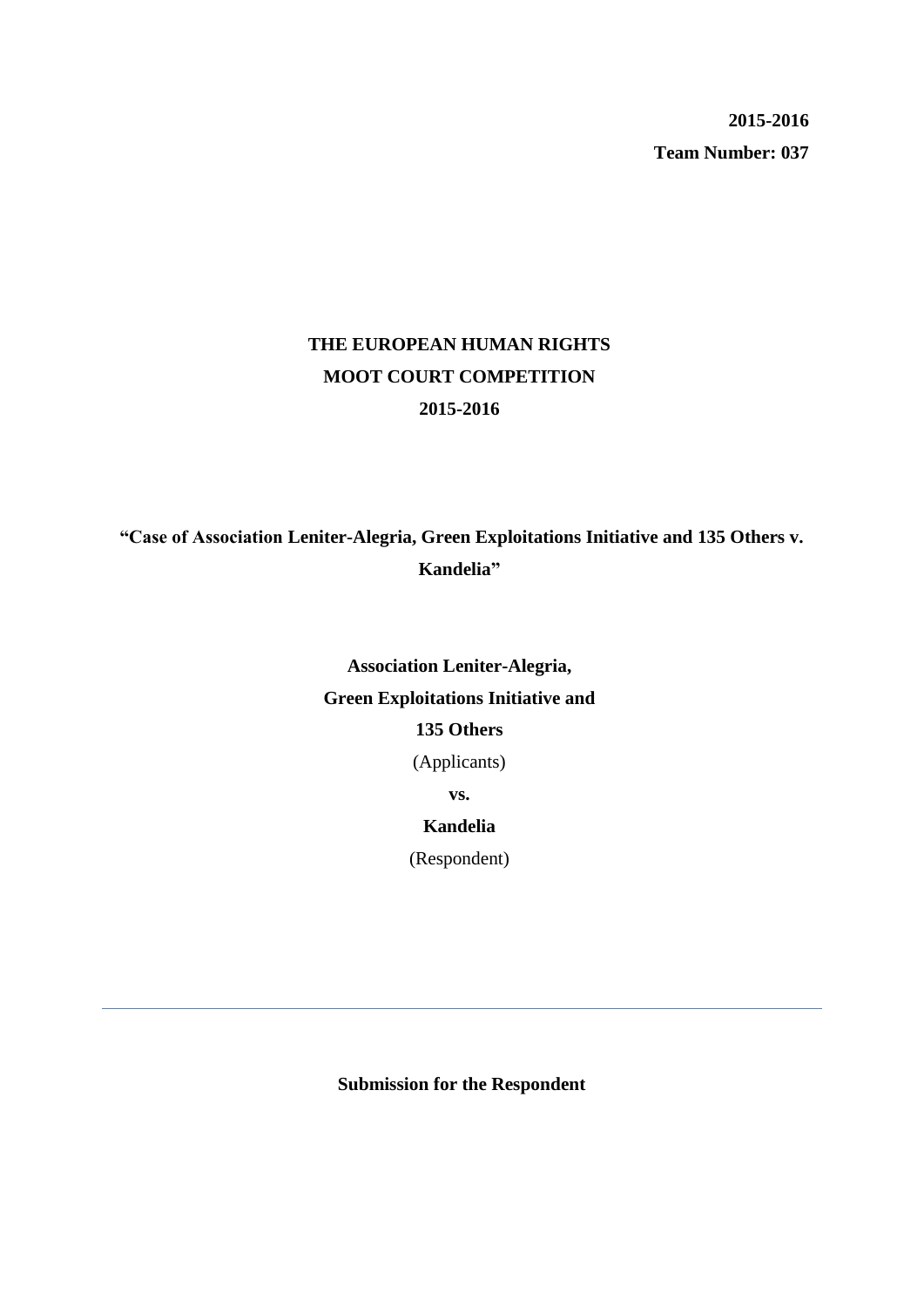|     | I. TABLE OF                                                                        |  |  |
|-----|------------------------------------------------------------------------------------|--|--|
|     |                                                                                    |  |  |
|     | Bookmark not defined.                                                              |  |  |
|     |                                                                                    |  |  |
|     |                                                                                    |  |  |
|     |                                                                                    |  |  |
|     |                                                                                    |  |  |
|     | III.3.                                                                             |  |  |
| IV. |                                                                                    |  |  |
|     |                                                                                    |  |  |
|     | V.1.                                                                               |  |  |
|     | V.2.                                                                               |  |  |
| VI. |                                                                                    |  |  |
|     |                                                                                    |  |  |
|     |                                                                                    |  |  |
|     |                                                                                    |  |  |
|     |                                                                                    |  |  |
|     |                                                                                    |  |  |
|     | VI.1.1.4. Regarding the pollution of the river Kand and the sealing of the area 13 |  |  |
|     |                                                                                    |  |  |
|     | VI.2.1.                                                                            |  |  |
|     |                                                                                    |  |  |
|     |                                                                                    |  |  |
|     |                                                                                    |  |  |
|     |                                                                                    |  |  |
|     |                                                                                    |  |  |
|     | VI.3.1.                                                                            |  |  |
|     |                                                                                    |  |  |
|     |                                                                                    |  |  |
|     |                                                                                    |  |  |
|     |                                                                                    |  |  |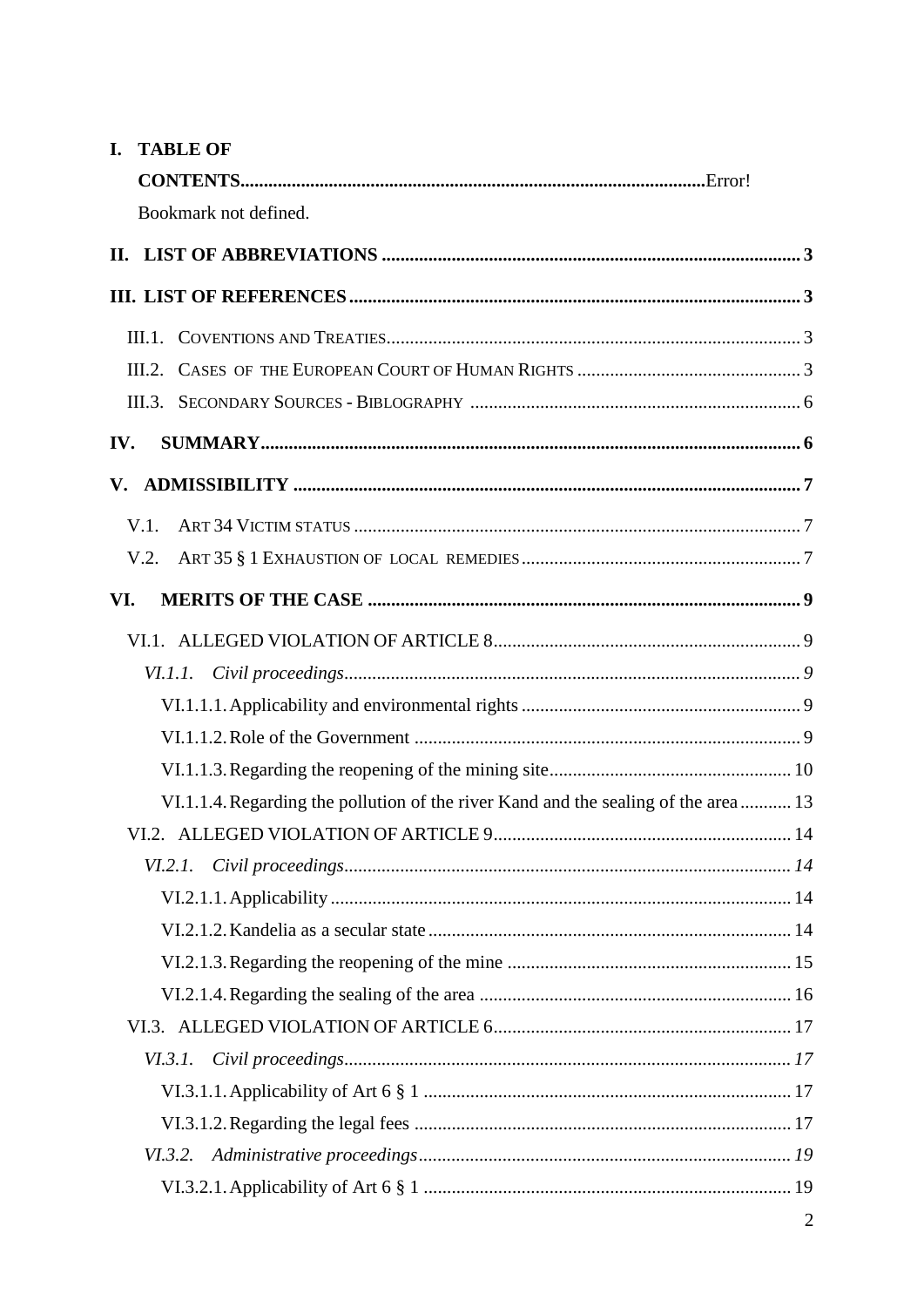|--|--|--|--|

|--|--|--|

## <span id="page-2-0"></span>**II. LIST OF ABBREVIATIONS**

| Art          | Article                              |
|--------------|--------------------------------------|
| <b>ALA</b>   | <b>Association Leniter - Alegria</b> |
| <b>ECHR</b>  | European Convention on Human Rights  |
| <b>ECtHR</b> | European Court of Human Rights       |
| <b>GEI</b>   | Green Exploitation Initiative        |
| KMI          | Kamba Mining International           |
| <b>KSC</b>   | Kandelian Supreme Court              |

# <span id="page-2-1"></span>**III.LIST OF REFERENCES**

<span id="page-2-2"></span>III.1. Coventions and Treaties

Convention for the Protection of Human Rights and Fundamental Freedoms, Council of Europe (4 Nov 1950)

<span id="page-2-3"></span>III.2. Cases of the European Court of Human Rights

- 1. *A, B and C v. Ireland* [GC], no. 25579/05 (16 December 2010)
- 2. *Airey v. Irland*, no. 6289/73 (9 October 1979)
- 3. *Antoniades v. the UnitedKingdom*, no. 15434/89 (15 February 1990)
- 4. *Armonienė v. Lithuania*, no. 36919/02 (25 November 2008)
- 5. *Athanassoglou and Others v. Switzerland* [GC], no. 27644/95 (6 April 2000)
- 6. *Balmer-Schafroth and Others v. Switzerland* [GC], no. 27644/95 (6 April 2000)
- 7. *Boddaert v. Belgium*, no. 12919/87 (12 October 1992)
- 8. *Brudnicka and Others v. Poland*, no. 54723/00 (3 March 2005)
- 9. *Buckley v. the United Kingdom*, no. 20348/92 (25 September 1996)
- 10. *Budayeva and Others v. Russia*, no. 15339/02,21166/02, 20058/02, 11673/02 and 15343/02 (20 March 2008)
- 11. *Burden v. the United Kingdom* [GC], no. 13378/05 (29 April 2008)
- 12. *Buscarini and Others v. San Marino*, no 24645/94 (18 February 1999)
- 13. *C. v. the United Kingdom*, no. 10358/83 (15 December 1983)
- 14. *Casado Coca v. Spain*, no. 15450/89 (24 February 1994)
- 15. *Case "relating to certain aspects of the law on the use of languages in education in Belgium" v. Belgium*, nos. 1474/62, 1677/62, 1691/62, 1769/63, 1994/63 and 2126/64 (23 July 1968)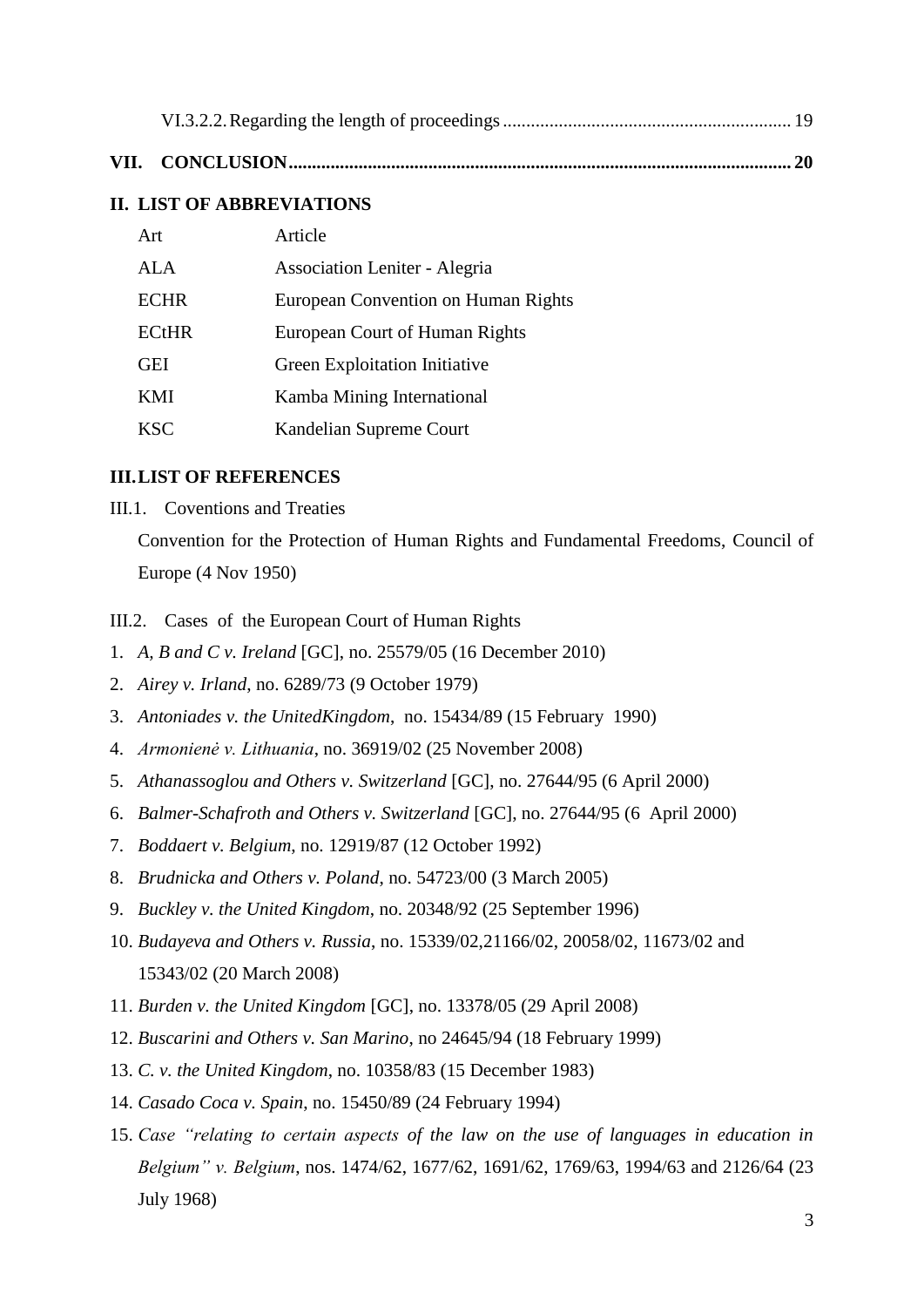- 16. *Case of Centre for legal resources on behalf of Valentin Câmpeanu v. Romania* [GC], no. 47848/08 (17 July 2014)
- 17. *Cha'are Shalom Ve Tsedek v. France*, no. 27417/95 (27 June 2000)
- 18. *Chassagnou and Others v. France* [GC], nos. 25088/94, 28331/95 and 28443/95 (26 April 1999)
- 19. *Chelu v. Romania*, no. 40274/04 (12 January 2010)
- 20. *Collectif national d'information et d'opposition à l'usine Melox – Collectif stop Melox et Mox v. France,* no. 75218/01 (12 June 2007)
- 21. *CP and Others v. France*, no. 36009/97 (1 August 2000)
- 22. *Demades v. Turkey*, no 16219/90 (31 July 2003)
- 23. *Dubetska and Others v. Ukraine*, no. 30499/03 (10 February 2011)
- 24. *Eweida and Others v. the United Kingdom*, nos. 48420/10, 59842/10, 51671/10 and 36516/10 (15 January 2013)
- 25. *Fadeyeva v. Russia*, no. 55723/00 (09 June 2005)
- 26. *Fägerskiöld v. Sweden*, no. 37664/04 (26 February 2006)
- 27. *Georgiadis v. Greece*, no. 21522/93 (29 May 1997)
- 28. *Giacomelli v. Italy*, no. 59909/00 (2 November 2006)
- 29. *Gillow v. the United Kingdom*, no. 9063/80 (24 November 1986)
- 30. *Golder v. the United Kingdom*, no. 4451/70 (21 February 1975)
- 31. *Grâdinar v. Moldova*, no. 7170/02 (8 April 2008)
- 32. *Grimkovskaya v. Ukraine*, no. 38182/03 (21 July 2011)
- 33. *Guerra and Others v. Italy* [GC], no. 14967/89 (19 February 1998)
- 34. *Handyside v. the United Kingdom*, no. 5493/72 (7 December 1976)
- 35. *Hardy and Maile v. the United Kingdom*, no. 31965/07 (14 February 2012)
- 36. *Hartung v. France*, no. 10231/07 (3 November 2009)
- 37. *Hatton and Others v. the United Kingdom* [GC], no. 36022/97 (8 July 2003)
- 38. *Herbst v. Germany*, no. 20027/02 (11 January 2007)
- 39. *Horvat v. Croatia,* no. 51585/99 (26 July 2001)
- 40. *Ilhan v. Turkey* [GC], no. 22277/93, (27 June 2000)
- 41. *Jedamski and Jedamska v. Poland*, no. 73547/01 (26 July 2005)
- 42. *Katte Klitsche de la Grange v Italy*, no. 12539/86 (27 October 1994)
- 43. *Kreuz v. Poland*, no. 28249/95 (19 June 2001)
- 44. *Kudla v. Poland* [GC], no. [30210/96](http://hudoc.echr.coe.int/eng#%7B%22appno%22:[%2230210/96%22]%7D) (26 October 2000)
- 45. *Kyrtatos v. Greece*, no. 41666/98 (22 May 2003)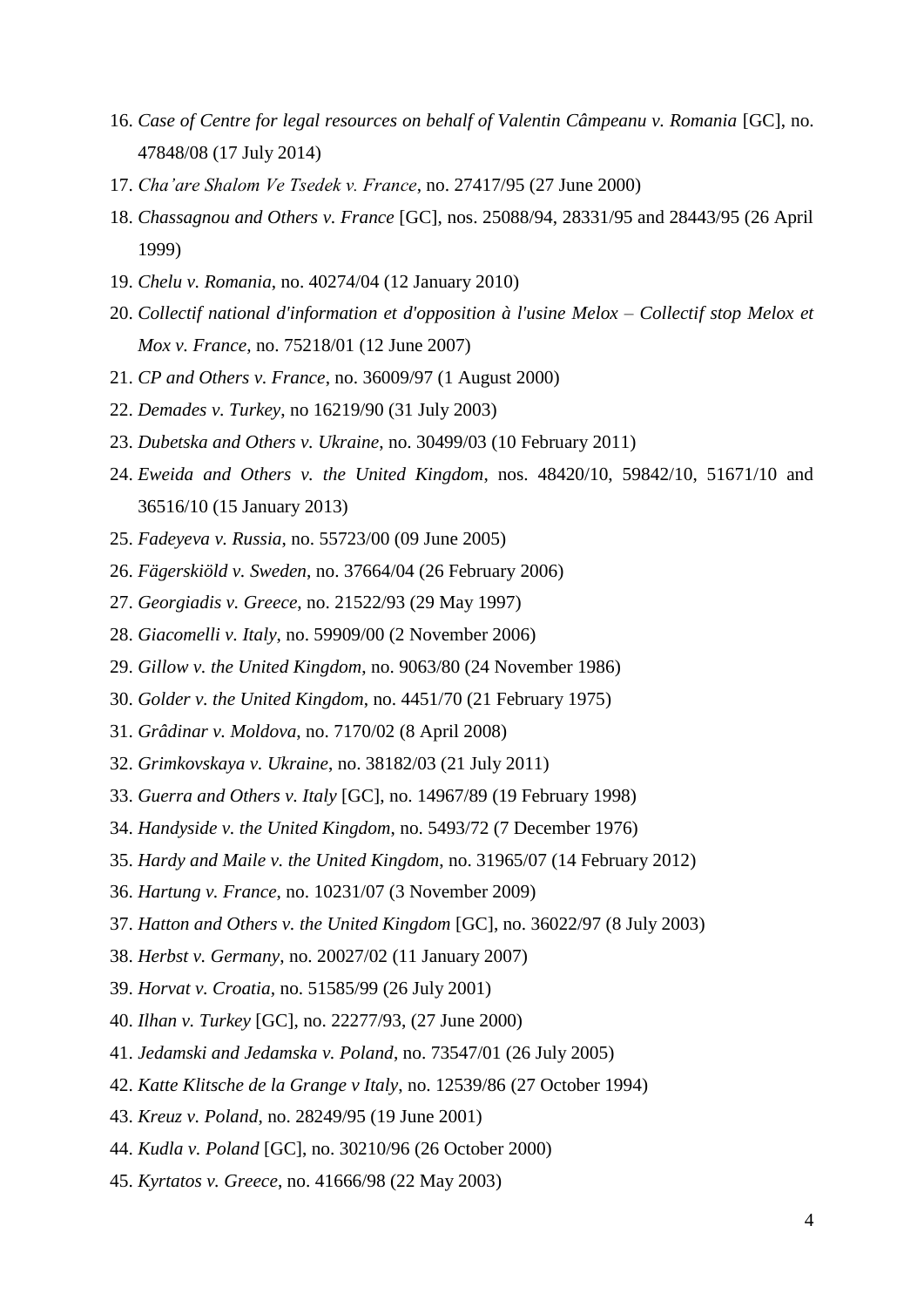- 46. *Ledyayeva and Others v. Russia*, nos. 53157/99, 53247/99, 53695/00 and 56850/00 (26 October 2006)
- 47. *Lemke v. Turkey*, no. 17381/02 (5 June 2007)
- 48. *Leyla Sahin v. Turkey* [GC], no. 44774/98 (10 November 2005)
- 49. *López Ostra v. Spain*, no. 16798/90 (9 December 1994)
- 50. *Manousakkis and Others v. Greece*, no. 18748/91 (26 September 1996)
- 51. *McMichael v. the United Kingdom*, no. 16424/90 (24 February 1995)
- 52. *McVicar v. the United Kingdom*, no. 46311/99 (7 May 2002)
- 53. *Niemietz v. Germany*, no. 13710/88 (16 December 1992)
- 54. *Nölkenbockhoff v. Germany*, no.10300/83 (25 August 1987)
- 55. *Öneryildiz v. Turkey* [GC], no. 48939/99 (30 November 2004)
- 56. *Podbielski and PPU Polpure v. Poland*, no. 39199/98 (26 July 2005)
- 57. *Polanco Torres and Movilla Polanco v. Spain*, no. 34147/06 (21 September 2010)
- 58. *Powell and Rayner v. the United Kingdom*, no. 9310/81 (21 February 1990)
- 59. *Prokopovich v. Russia*, no. 58255/00 (18 November 2004)
- 60. *Rees v. the United Kingdom*, no. 9532/81 (17 October 1986)
- 61. *Refah Partisi (the Welfare Party) and Others v. Turkey* [GC], nos. 41340/98, 41342/98, 41343/98 and 41344/98 (13 February 2003)
- 62. *Reuther v. Germany*, no. 74789/01 (5 June 2003)
- 63. *Rylski v. Poland*, no. 24706/02 (4 July 2006)
- 64. *S.A.S v. France* [GC], no. 43835/11 (1 July 2014)
- 65. *Selmouni v. France* [GC], no. 25803/94 (28 July 1999)
- 66. *Stanev v. Bulgaria* [GC], no. 36760/06 (17 January 2012)
- 67. *Stankiewicz v. Poland*, no. 46917/99 (6 April 2006)
- 68. *Steel and Morris v. the United Kingdom*, no. 68416/01 (15 May 2005)
- 69. *Taşkın and Others v. Turkey*, no. 46117/99 (10 November 2004)
- 70. *Tătar v. Romania*, no. 67021/01 (27 January 2009)
- 71. *The United Communist Party of Turkey and Others v. Turkey*, no. 19392/92 (30 January 1998)
- 72. *Tomé Mota v. Portugal*, no. 32082/96 (2 December 1999)
- 73. *V.M. v. Bulgaria*, no. 45723/99 (8 June 2006)
- 74. *Vernillo v. France*, no. 11889/85 (20 February 1991)
- 75. *Weissman and Others v. Romania*, no. 63945/00 (24 May 2006)
- 76. *Wingrove v. the United Kingdom*, no. 17419/90 (25 November 1996)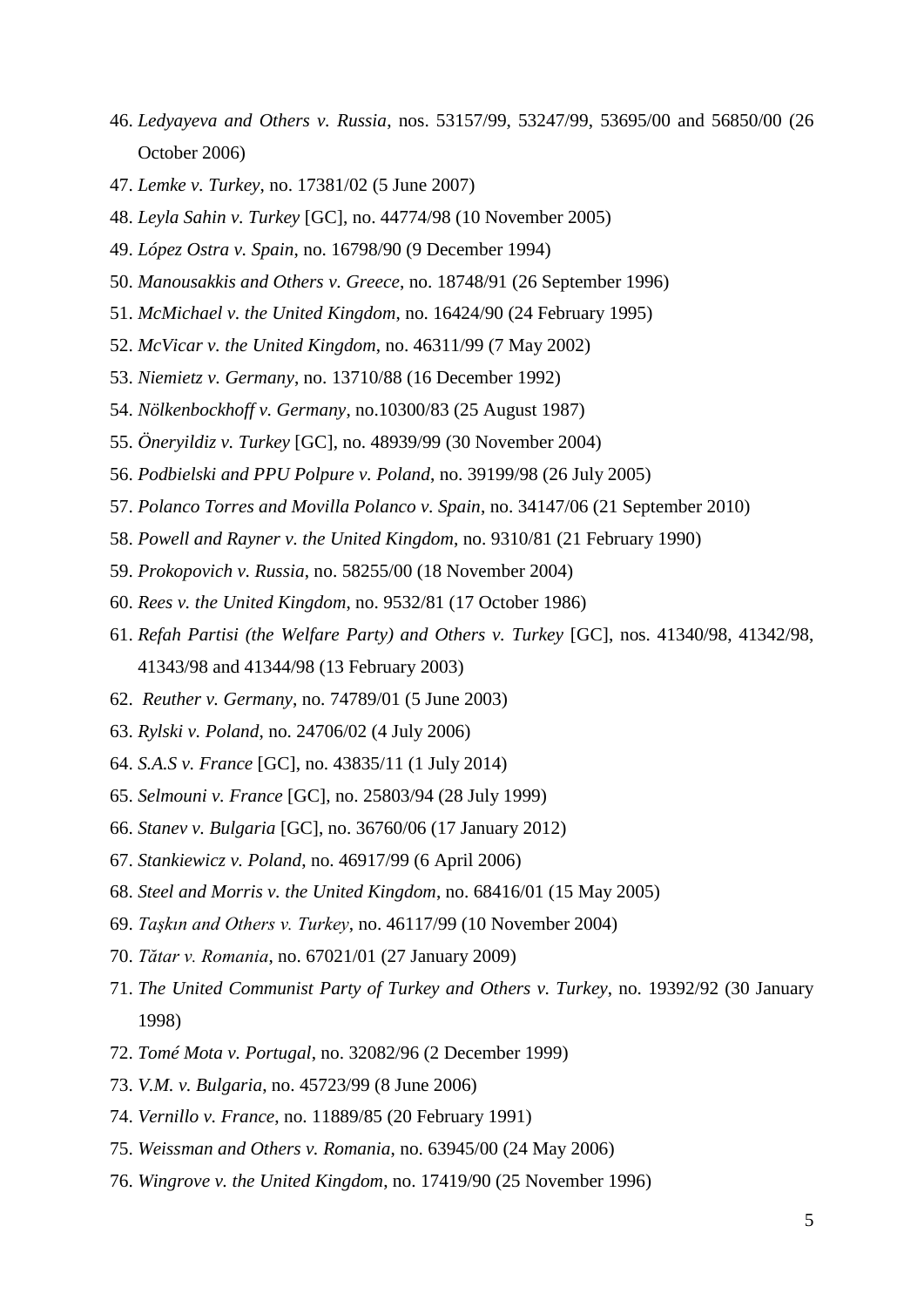77. *Young, James and Webster v. the United Kingdom*, no. 7806/77 (18 October 1982) 78. *Zander v. Sweden*, no. 14282/88 (25 November 1993)

<span id="page-5-0"></span>III.3. Secondary Sources – Bibliography

Harris, David J./ O'Boyle, Michael/ Bates, Ed P./ Buckley, Carla M., Law of the ECHR, 3rd edition, Oxford University Press, 2014.

Karpenstein U./ Mayer Franz C., EMRK Konvention zum Schutz der Menschenrechte und Grundfreiheiten, Kommentar, 2nd edition, Beck Verlag, 2015.

Reid K., A Practitioner's Guide to the European Convention on Human Rights, 4<sup>th</sup> edition, Sweet & Maxwell, 2012.

#### <span id="page-5-1"></span>**IV.SUMMARY**

- For a long time Kandol-Alto a region in Kandelia was considered a disadvantaged area due to its poor economic situation. Without a strong employer the region was not selfsustainable and depended strongly on financial support from the state. At the same time unemployment levels were exceptionally high.
- To combat this economic dilemma the government developed a strategy, which included the reopening of a former gold and silver mine near the Kand river. It held a referendum on the matter, which resulted in favour of the reopening and the mining site was inaugurated at the end of 2012.
- In September 2014 Kandelia was struck by a natural hazard. Heavy rains damaged the waste stock area of the exploitation site, which gave rise to a leakage of sodium cyanide into the river Kand. Moreover the high tide burst the banks, caused damage to the area and overturned the Leniter Rock.
- Following these events individuals of the Leniterist confession got themselves poisoned because they continued to use the water from the river. This happened despite the adequate implementation of countermeasures by Kandelian authorities. As a result ALA, GEI and 135 applicants filed a civil liability lawsuit against the mining company KMI and the regional authorities. They claimed damages based on alleged wrongful acts of the company and an alleged lack of control over the exploitation site on behalf of the authorities.
- The first instance court rejected the aforementioned claims and held that the unfortunate events were more likely to be linked to the heavy rainfall than to any misconduct of KMI and that by any means, there was no proof that the disaster was triggered by such misconduct. The applicants were ordered to bear the legal costs of the opposing party.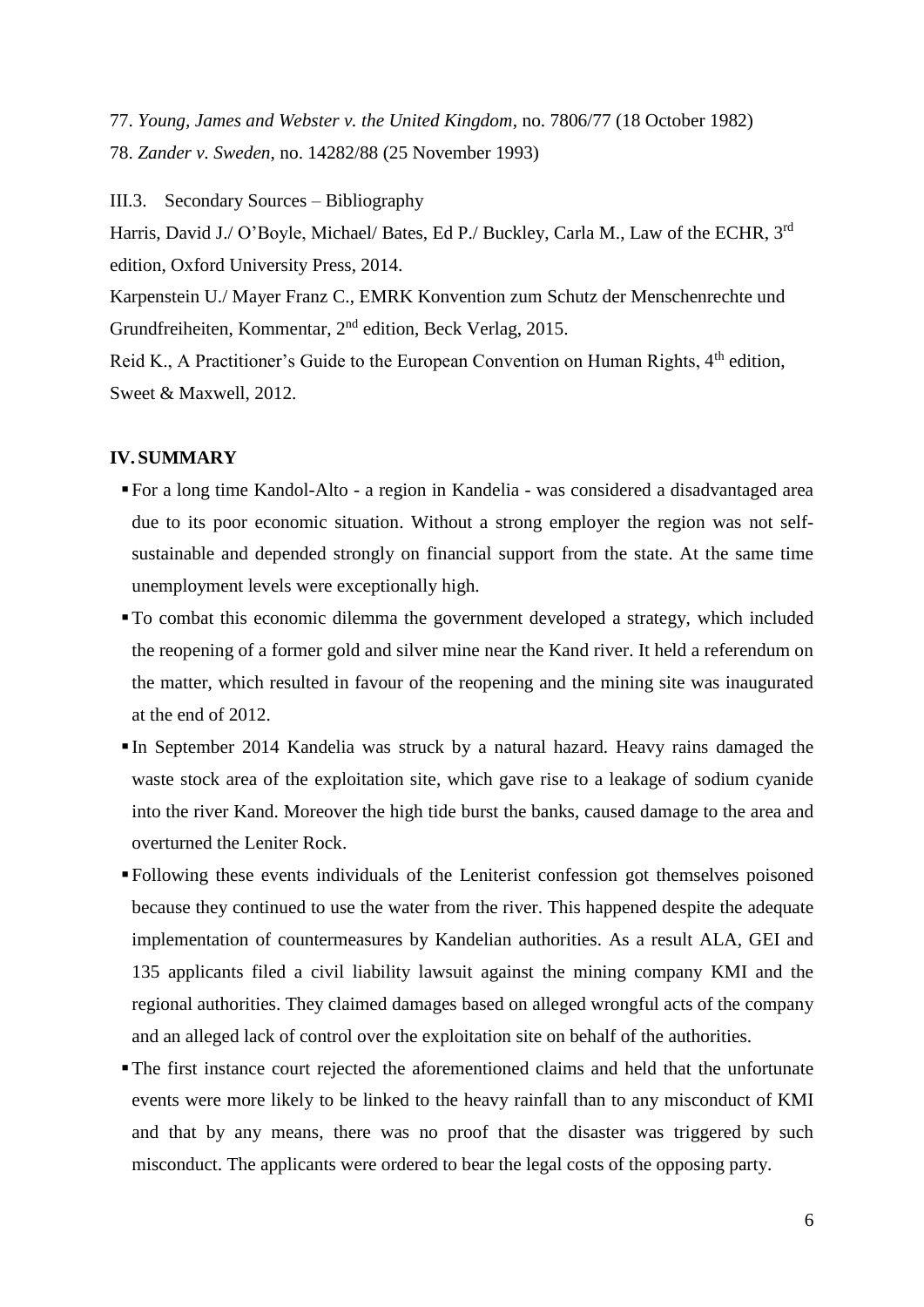- After the applicants had filed an appeal, the second instance court ruled in their favour stating that the exploitation site represented a danger to the environment and that it affected the Leniterist community. The applicants were awarded damages for the effects on their health and the authorities were ordered to suspend the exploitation license.
- The authorities and KMI filed for an appeal before the Kandelian Supreme Court (KSC), which confirmed the first-instance judgement and held that there was a lack of proof for causal link between the damage and the conduct of KMI and the authorities.
- ■35% of the Kandelian population profess to the Leniterist confession. Kandol-Alto, where the small mountain river Kand and the Leniter Rock are located, constitutes their pilgrimage area.

## <span id="page-6-0"></span>**V. ADMISSIBILITY**

## <span id="page-6-1"></span>V.1.Art 34 Victim status

Regarding the civil proceedings the government submits that the NGOs ALA and GEI lack victim status according to Art. 34. According to the well-established case law of the Court, one has to show that he or she was 'directly affected' by the measure complaining about, in order to be able to lodge an application in accordance with Art 34 of the Convention<sup>1</sup>. There are generally 'non-transferable' rights, such as the Articles 2, 3, 5, 8, 9 and  $14<sup>2</sup>$ . However concerning Art 6 and Art 8, the Court grants exceptions to this rule only in very specific circumstances and allows a transfer to close relatives, having a '*moral interest in having the*  late victim exonerated of any finding of guilt<sup>3</sup>, wanting to protect their own reputation and that of their family<sup>4</sup>, or showing '*material interest on the basis of the direct effect on their pecuniary rights*<sup>55</sup>. None of the mentioned criteria apply to the NGOs in the given case. In the view of the above, it has to be pointed out that the NGOs cannot claim to be 'victims' within the meaning of Art 34 and their application has to be found inadmissible.

## <span id="page-6-2"></span>V.2. Art 35 § 1 Exhaustion of local remedies

 $\overline{a}$ 

Art 35 § 1 bears the principle of subsidiarity, according to which the states and its intuitions are primarily responsible for guaranteeing the protection of human rights and compliance with

<sup>1</sup>*Case of Centre for legal resources on behalf of Valentin Câmpeanu v. Romania*, § 96; see also *Burden v. United Kingdom*, § 33; *Ilhan v. Turkey*, § 52.

<sup>2</sup>*Case of Centre for legal resources on behalf of Valentin Câmpeanu v. Romania*, § 100.

<sup>3</sup>*Nölkenbockhoff v. Germany*, § 33; see also *Grâdinar v. Moldova*, §§ 95 and 97-98.

<sup>4</sup>*Brudnicka and Others v. Poland*, §§ 27-31; see also *Armonienė v. Lithuania*, § 29; *Polanco Torres and Movilla Polanco v. Spain*, §§ 31-33.

<sup>5</sup>*Ressegatti v. Switzerland*, §§ 23-25; see also §§ 29-30; *Nölkenbockhoff v. Germany*, § 33; *Grâdinar v. Moldova*, § 97.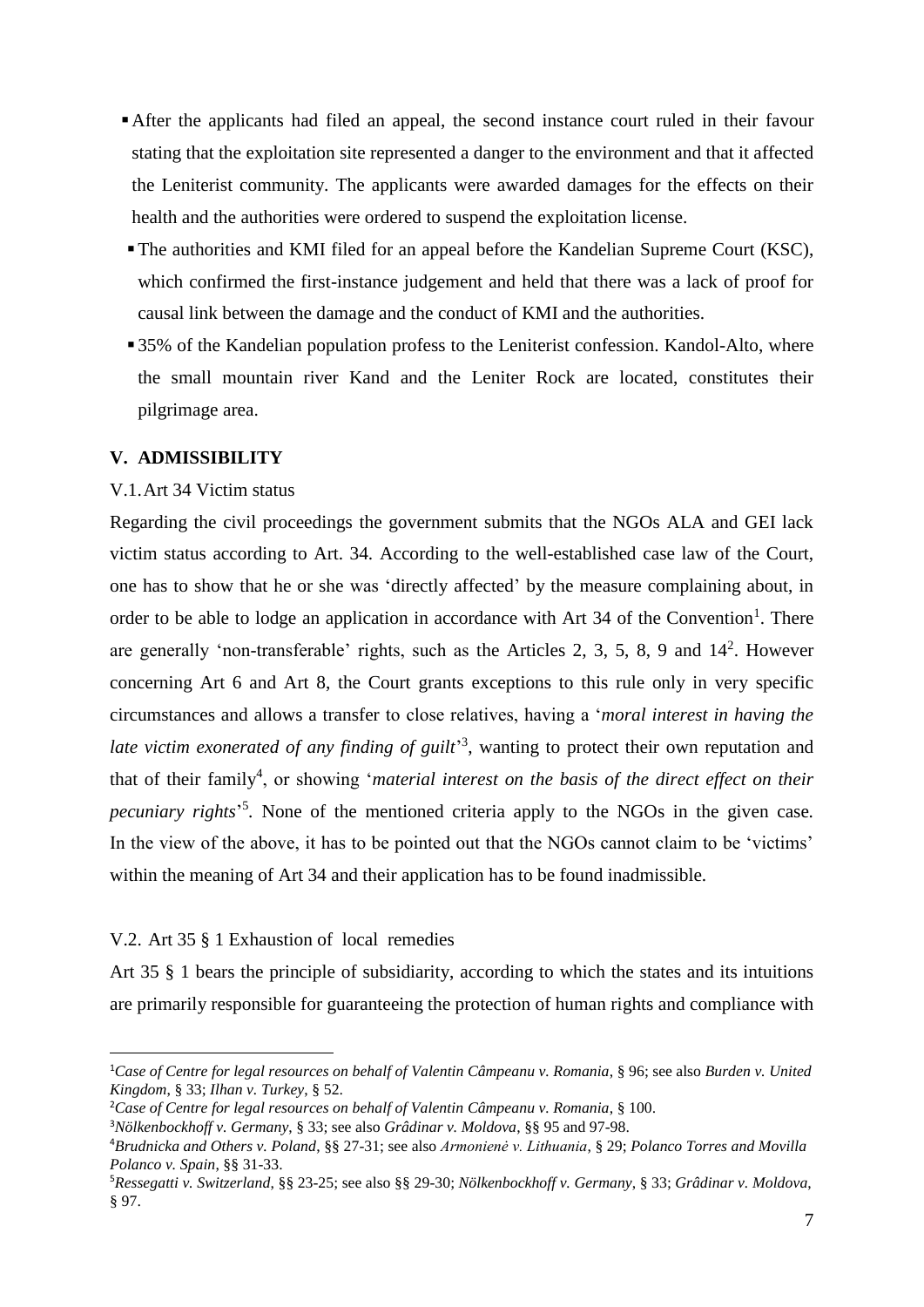the Convention<sup>6</sup>. In order to be able to submit to the Court the appellant is obliged to exhaust all national remedies. Therefore every appellant must be granted the legal and factual opportunity to lodge an appeal or file a remedy before a national body, so a violation or its continuation can be prevented and/or to be awarded compensation for the claimed violation<sup>7</sup>. In the given case the respondent created sufficient and available remedies<sup>8</sup>. However the applicants did not make adequate use of them. Merely a civil liability lawsuit against KMI and the regional authorities was filed while the Kandelian Code of Obligations as well as the Administrative Procedure Act provides additional remedies, which were not employed by the applicant. With regard to the former anyone who suffers damage as a result of an illegal or tortious act may bring an action for damages for pecuniary loss and non–pecuniary loss before the Kandelian courts. With regard to the latter anyone who sustains damage as a result of an act by the authorities may claim compensation from them. It would have been reasonable for the applicant to lodge these remedies, as they would have had a real chance of success, given that a wrongful act could have been proven. On these grounds the applicant was obligated to introduce aforementioned actions before filing an application with the Court<sup>9</sup>. The government submits that the applicants failed to comply with the provisions under Art 35 § 1 of the Convention. Owing to this omission the respondent's opportunity to resolve matters through its own national legal system<sup>10</sup> was withdrawn. Moreover, as expressed by the first instance court, the applicant should have made its complaint against the central authorities, which were in charge of the reopening of the mining site. It was the government, which adopted the revival plan and signed the concession agreement with KMI rather than the regional authorities, which therefore lack *locus standi*. Hence the government submits that the applicants failed to meet the requirements under domestic law. The Court rejects cases for non-exhaustion if applicants do not observe the requirements of the national law.<sup>11</sup>

Concerning the administrative proceedings the government would like to draw the Courts attention to the fact that the 135 individuals were not parties to the proceedings before the Kandol-Alto Administrative Court. Therefore the 135 individuals did not make use of all the available remedies not only with regard to the compensatory claims but also with regard to the proceedings concerning the concession license.

<sup>8</sup>*Vernillo v. France*, § 27.

1

<sup>9</sup>*Tomé Mota v. Portugal*, § 2. <sup>10</sup>*Horvat v. Croatia*, § 37.

<sup>6</sup>*Selmouni v. France*, § 74.

<sup>7</sup>*A, B and C v. Ireland*, § 104.

 $11$  Harris, O'Boyle, Bates, Buckley (2014), p. 50.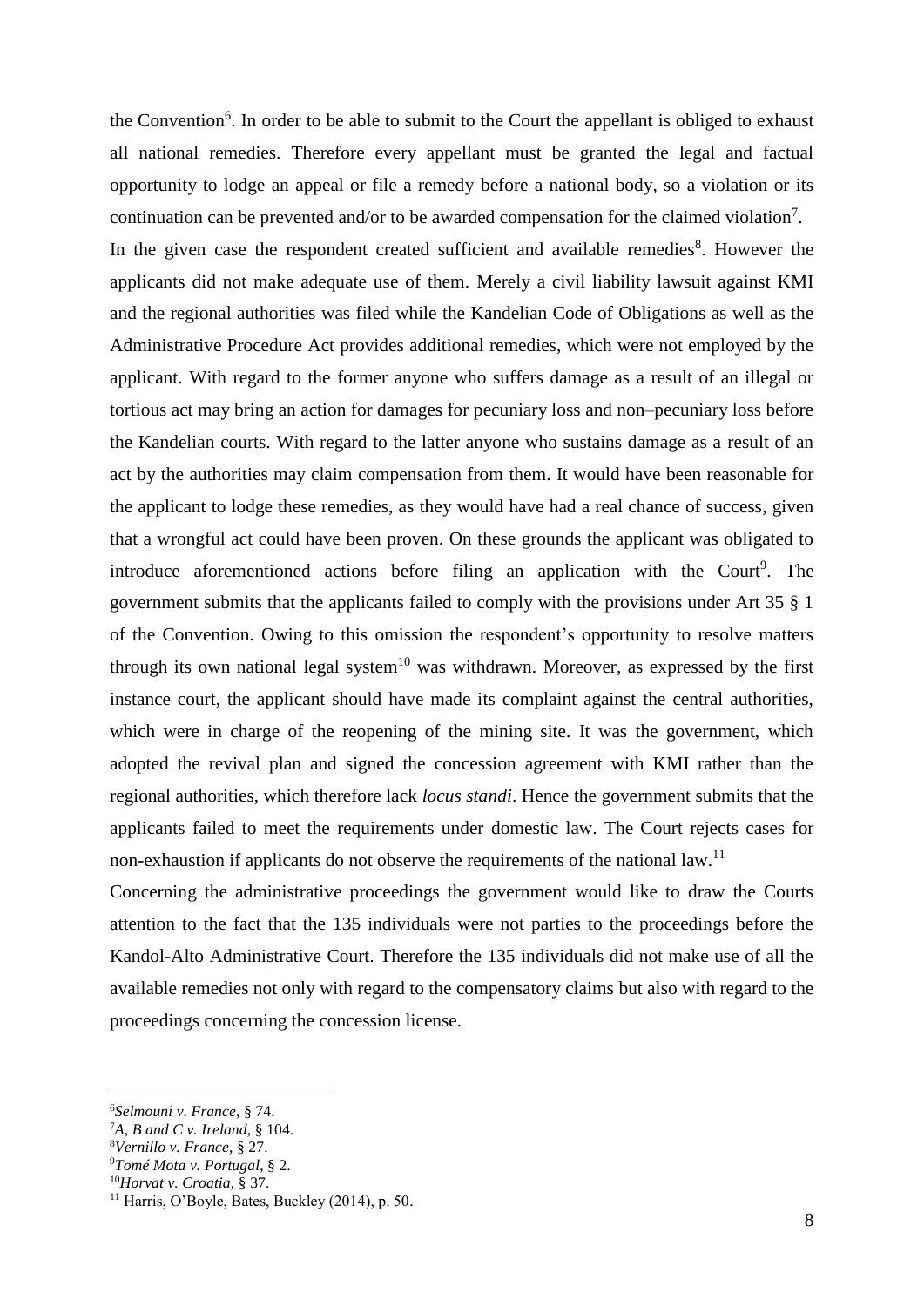The government therefore kindly asks the Court to declare the application inadmissible in its entirety. Provided that the Court does not accept these preliminary objections and considers the application admissible or partly admissible, the government submits the following observations regarding the merits of the application.

## <span id="page-8-0"></span>**VI. MERITS OF THE CASE**

## <span id="page-8-1"></span>VI.1. ALLEGED VIOLATION OF ARTICLE 8

#### <span id="page-8-2"></span>VI.1.1.*Civil proceedings*

#### <span id="page-8-3"></span>VI.1.1.1. Applicability and environmental rights

First of all, it has to be noted that neither Art 8 nor any other provision of the Convention guarantees the right to a clean and safe environment<sup>12</sup> or provides general protection of the environment as such<sup>13</sup>. According to the case law of the Court, issues can only arise under Art 8 if the breach asserted by the applicant directly affected their home in such a way as to infringe their family or private life<sup>14</sup>. 'Home' has been defined as the place where a person lives or has settled down on a permanent basis or with which the person has sufficient and  $\epsilon$  continuous links<sup>15</sup> and where private life and family life develops. The term encompasses regular living spaces, such as houses and flats, temporarily inhabited spaces<sup>16</sup> or caravans<sup>17</sup> but also business premises<sup>18</sup> since professional activities can overlap with 'home' and 'private life'. Yet a communal laundry room<sup>19</sup> or an artist's dressing room in a concert hall<sup>20</sup>, for instance, do not qualify as a 'home' for the purpose of Art 8. Consequently, the respondent draws the conclusion that public places or natural territory - such as a river- clearly do not fall within the broad interpretation of 'home'. Thus, the respondent submits that Art 8 is not applicable in the present case. Provided that the Court considers Art 8 applicable despite these elaborated reflections, the respondent submits that pollution must reach a certain minimum level in order to fall within the scope of Art  $8^{21}$ , which was not the case in Kandelia as we will show to your satisfaction. The respondent further notes that the Court itself affirmed that, Art 8 "*is not violated every time that environmental deterioration occurs*" 22 .

1

<sup>12</sup>*Hatton and Others v. the United Kingdom*, § 96; see also *Fägerskiöld v. Sweden*, § 1.

<sup>13</sup>*Kyrtatos v. Greece*, § 52, see also *Dubetska and Others v. Ukraine*, § 105.

<sup>14</sup>*Hardy and Maile v. the United Kingdom*, § 187; see also *Kyrtatos v. Greece*, § 52.

<sup>15</sup>*Prokopovich v. Russia*, § 36; see also *Gillow v. the United Kingdom*, § 46; *Buckley v. the United Kingdom,* § 53-54.

<sup>16</sup>*Demades v. Turkey*, § 32; see also *Fägerskiöld v. Sweden*, § 1.

<sup>17</sup>*Buckley v. the United Kingdom*, § 53-54.

<sup>18</sup>*Niemietz v. Germany*, § 30-31.

<sup>19</sup>*Chelu v. Romania*, § 45.

<sup>20</sup>*Hartung v. France*, § 1.

<sup>21</sup>*LópezOstra v. Spain*, § 51; see also *Hardy and Maile v. the United Kingdom*, § 187; *Fadeyeva v. Russia*, § 68.

<sup>22</sup>*Fadeyeva v. Russia*, § 68.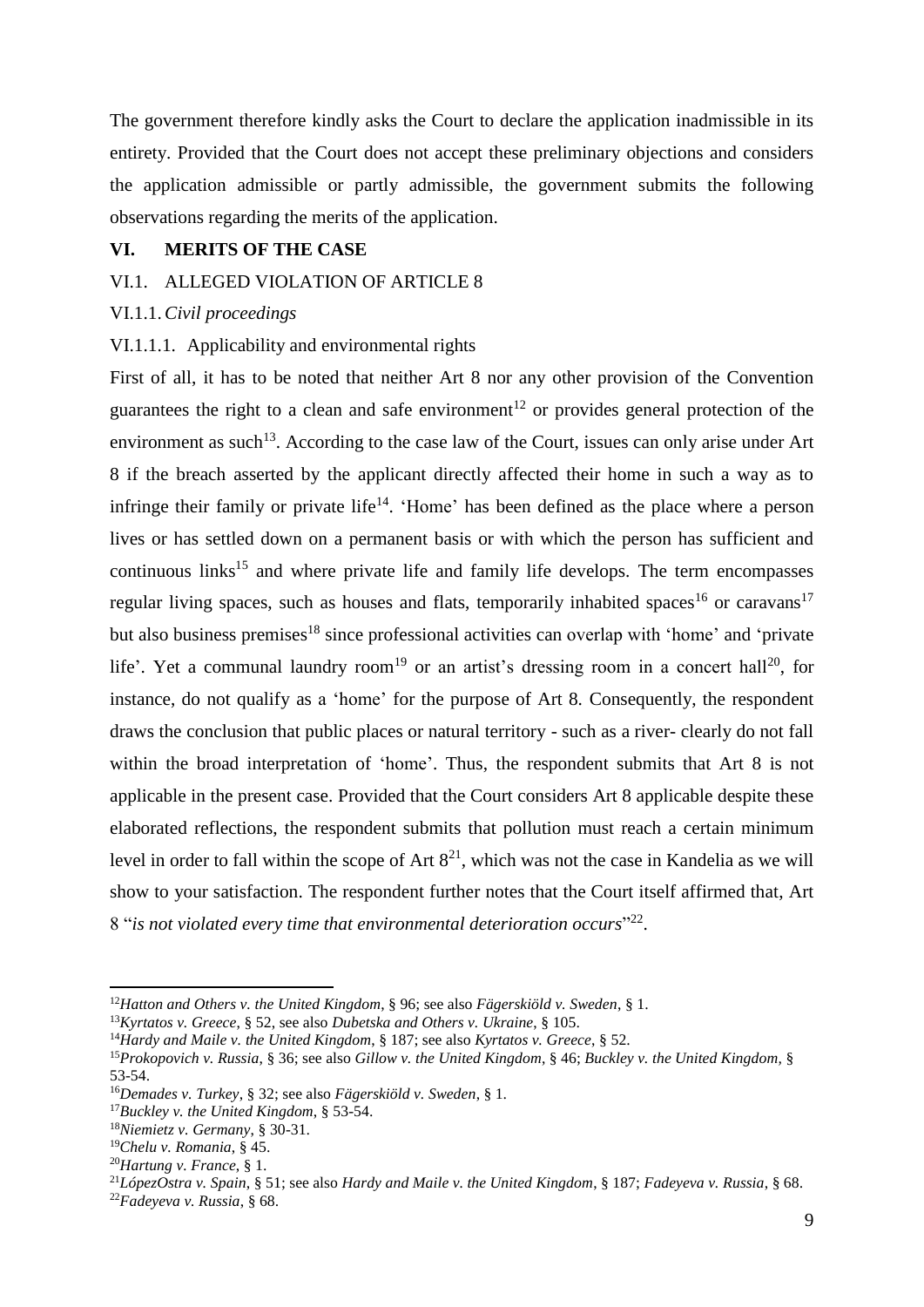#### <span id="page-9-0"></span>VI.1.1.2. Role of the Government

The government would like to draw the Court's attention to the fact that the company, responsible for the adverse effects on the environment, is not and never was state-owned, controlled or in any way related to state facilities or state order. Quite the contrary, the present case involves a private business entity. Hence, it must be highlighted that Art 8 does not apply due to any negative obligation of the state, because the facts disclose no direct interference by a public authority and they cannot be held responsible for any wrongful conduct of KMI. At this point the respondent respectfully remarks that "*the essential object and purpose of Article 8 is to protect the individual against arbitrary interference by the public authorities*" <sup>23</sup> and not to regulate rights and obligations between citizens or third parties.

#### <span id="page-9-1"></span>VI.1.1.3. Regarding the reopening of the mining site

The respondent rejects the assertion that the reopening of the mining site interfered with the applicants' rights guaranteed under Art 8. Whether a state failed to comply with a positive duty possibly arising from Art 8 is directly dependent on whether "*a fair balance between the general interest of the community and the interests of the individual, the search for which balance is inherent in the whole of the Convention*" <sup>24</sup> has been struck. During the process of reopening of the mining site the respondent acted in accordance with the national regulations, namely Section 15 of the National Environment Act. An environmental certificate was issued based on an environmental impact assessment carried out by independent experts. The government observed the mentioned environmental norm even though the mining site, due to its minor size, does not fall within its ambit. This clearly shows how seriously the respondent takes its duty to preserve the regional environment for its citizens. This obligation is also laid down in Art 35 of the Kandelian Constitution.

According to the Court, the contracting states are first and foremost responsible for securing the rights and freedoms enshrined in the Convention and "*the machinery of protection established by the Convention is subsidiary to the national systems safeguarding human*  rights<sup>"25</sup>. The government notes that each member state enjoys a certain margin of appreciation in balancing interests and taking adequate measures $26$ . The democratic and legitimate state authorities are in the best position to assess the local needs or the economic

<sup>23</sup>*Fägerskiöld v. Sweden*, § 1; see also *Niemietz v. Germany*, § 31.

<sup>24</sup>*Rees v. United Kingdom*, § 37.

<sup>25</sup>*Handyside v. the United Kingdom*, § 48; see also *Case "relating to certain aspects of the law on the use of languages in education in Belgium" v. Belgium* § 10.

<sup>26</sup>*Powell and Rayner v. the United Kingdom*, § 41.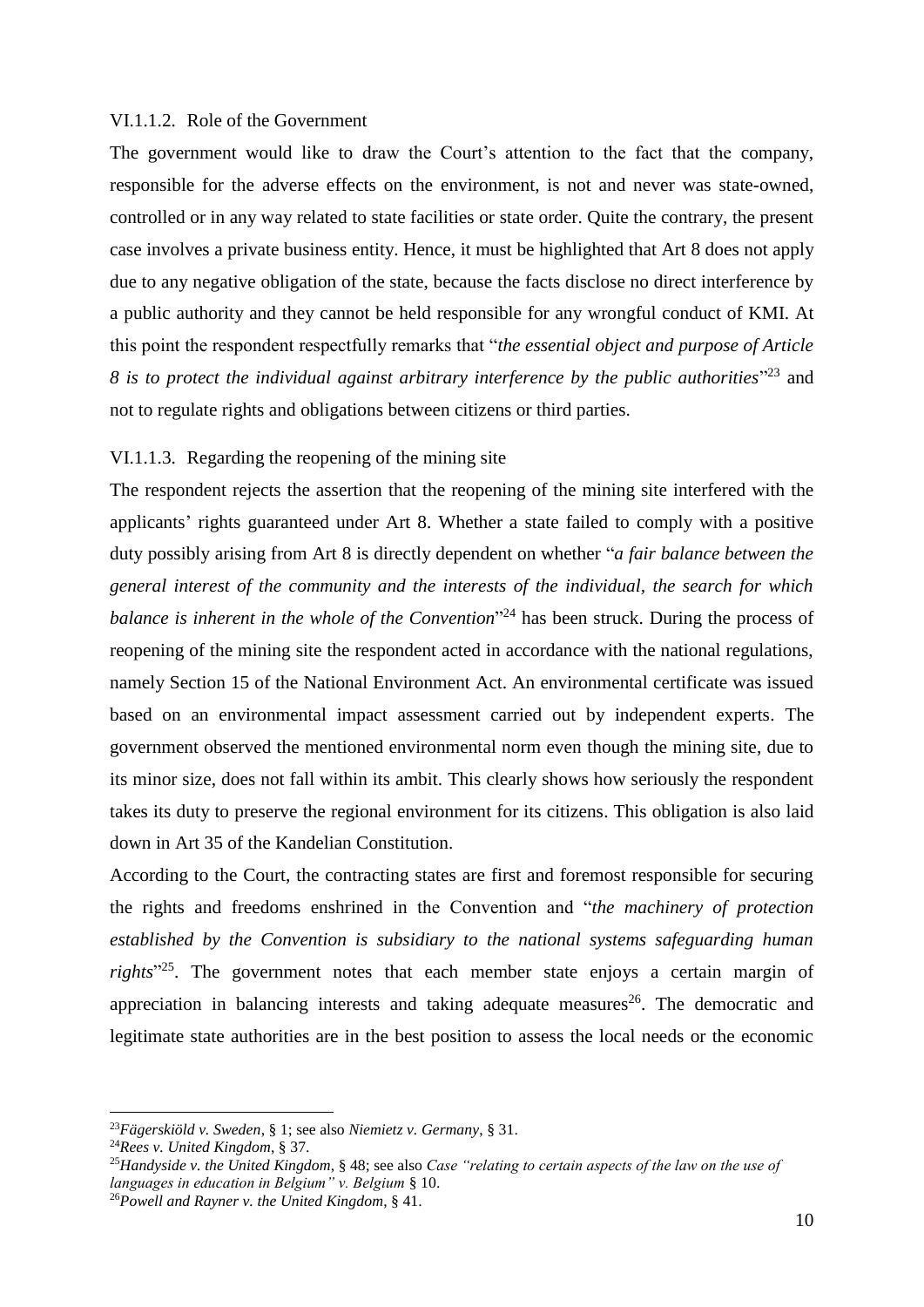and social conditions in a state or one of its regions<sup>27</sup>. This is particularly true for environmental cases as the Court itself stated in *Powell and Rayner v. United Kingdom* "*It is certainly not for [...] the Court to substitute for the national authorities any other assessment*  of what might be the best policy in this difficult technical and social sphere<sup>"28</sup>. Furthermore, the Court does not see itself in the position to "*adopt a special approach in this respect by*  reference to a special status of environmental human rights<sup>"29</sup>. The past has shown that the Court restrains from overruling domestic environmental policies, as this specific subjects fall into the sphere each of the member state<sup>30</sup>. So as to the Court's case law one can conclude that the contracting parties enjoy a wide margin of appreciation concerning environmental issues<sup>31</sup> and that the Court sees itself in a subsidiary role with regard to environmental protection, due to the complexity and individuality of each case<sup>32</sup>.

The region of Kandol-Alto was a disadvantaged area which depended strongly on financial support from the national government and suffered from very high unemployment. These devastating conditions in the respective area induced the respondent to reopen the mine, in pursuit of a recovery of the economy of the region as well as of the state as a whole. Resuming mining activity promised great economic benefits for the region together with an upsurge in employment and public revenue by virtue of concession fees and taxes, as underscored by several. This demonstrate how the government of Kandelia only aimed at improving the economic wellbeing of its state and its citizens, which is recognised by the Court in its established case law<sup>33</sup> as a legitimate aim when interfering with a right under the Convention. The Court further has acknowledged economic interests to be taken into consideration in shaping a country's policy<sup>34</sup>, which is exactly what Kandelia did. In pursuing this objective, the respondent struck a fair balance of the involved interests.

With regard to the mining site, the respondent would like to highlight that the extraction method to be used was introduced to the public by means of publication of a report. The use of sodium cyanide is typical in the extraction of gold and silver and widespread within the mining industry.

 $34$ Ibid.

<sup>27</sup>*Handyside v. the United Kingdom*, § 48.

<sup>28</sup>*Powell and Rayner v. the United Kingdom*, § 44.

<sup>29</sup>*Hatton and Others v. the United Kingdom*, § 122.

<sup>30</sup>*Fadeyeva v. Russia*, § 104.

<sup>31</sup>*Powell and Rayner v. the United Kingdom*, § 44; see also *Taşkın and Others v. Turkey*, § 116; *Hatton and Others v. the United Kingdom*, § 100; *Giacomelli v. Italy*, § 80.

<sup>32</sup>*Fadeyeva v. Russia*, § 105.

<sup>33</sup>*Fadeyeva v. Russia*, § 101; see also *Ledyayeva and Others v. Russia*, § 101; *Hatton and Others v. the United Kingdom*, § 121.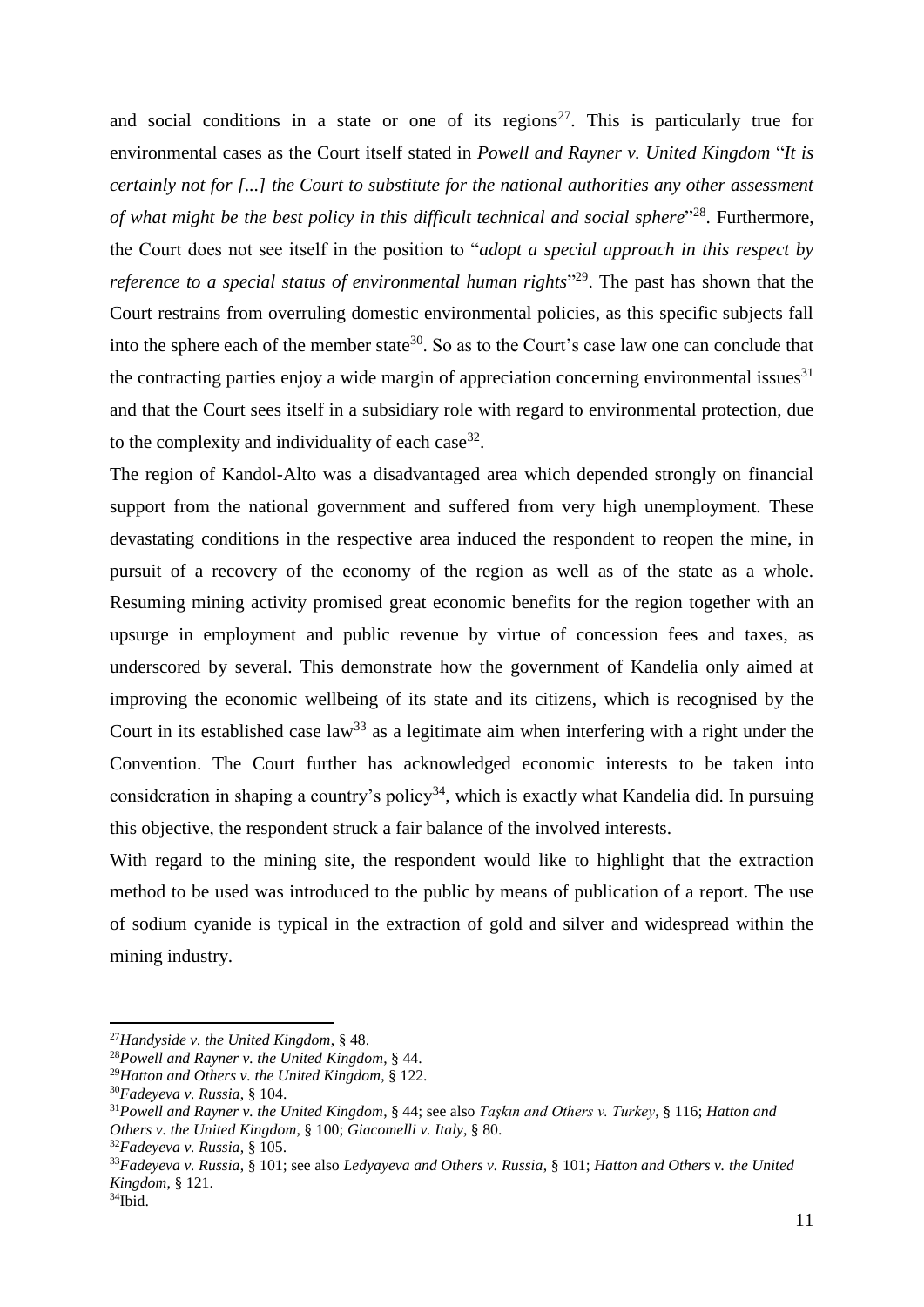The respondent notes that Art 8 does not explicitly encompass any procedural rights. Yet it is generally acknowledged that the decision-making process regarding measures, which touch on the interests of an individual under Art 8 must be a fair one<sup>35</sup>.

The Court held that substantive and procedural aspects must be observed when national decisions are made on issues of environmental and economic policy. At the beginning of the decision making process investigations must be carried out and the public must be granted access to the result<sup>36</sup>. This obligation "*does not mean that decisions can only be taken if comprehensive and measurable data are available in relation to each and every aspect of the*  matter to be decided"<sup>37</sup>. After a fair balance has been struck on well-founded grounds between the conflicting interests at stake the individual must be able to challenge the authorities' decision or act by either an appeal or a remedy under national law<sup>38</sup>. Section 15 of the Kandelian Environmental Impact Act provides for all these instruments as stated above and was observed regarding the issues of the given application. In accordance with the Court's established case law<sup>39</sup>, the government of Kandelia held a national referendum on the revival plan and the reopening of the mining site. With regard to this referendum, reports involving details on the mining technique and on possible impacts were filed. In addition, an information campaign on the measures to be implemented was launched and interested individuals had access to the reports. In view of all this, it can be said that the citizens of Kandelia were involved in a fair and democratic decision-making process and their individual interests and rights under Art 8 were safeguarded in the procedure. <sup>40</sup> As a result, the referendum confirmed the government's political plans. A part from that the revival plan was presented within the context of the previous election campaign and the Kandelian population voted for the current government because of this revival plan.

At this point, the respondent notes that the only reason for the closing of the mine in 1985 was of political nature and the decision was influenced by the large number of Lenterist representatives in the governing bodies. The mine was not closed due to any negative impacts on the environment. To conclude, the respondent submits that the reopening of the mine was

<sup>35</sup>*McMichael v. the United Kingdom*, § 87.

<sup>36</sup>*Taşkın and Others v. Turkey*, § 118-119 see also *Buckley v. the United Kingdom*, § 76; *Hatton and Others v. the United Kingdom*, § 128; *Lemke v. Turkey*, § 43-44; *Giacomelli v. Italy*, § 82-83; *Grimkovskaya v. Ukraine*, § 69; *Tătar v. Romania*, § 88.

<sup>37</sup>*Taşkın and Others v. Turkey*, §118.

<sup>38</sup>*Taşkın and Others v. Turkey*, § 118-119 see also *Buckley v. the United Kingdom*, § 76; *Hatton and Others v. the United Kingdom*, § 128; *Lemke v. Turkey*, § 43-44; *Giacomelli v. Italy*, § 82-83; *Grimkovskaya v. Ukraine*, § 69; *Tătar v. Romania*, § 88.

<sup>39</sup> *Ibid.*

<sup>40</sup>*Buckley v. the United Kingdom*, § 76.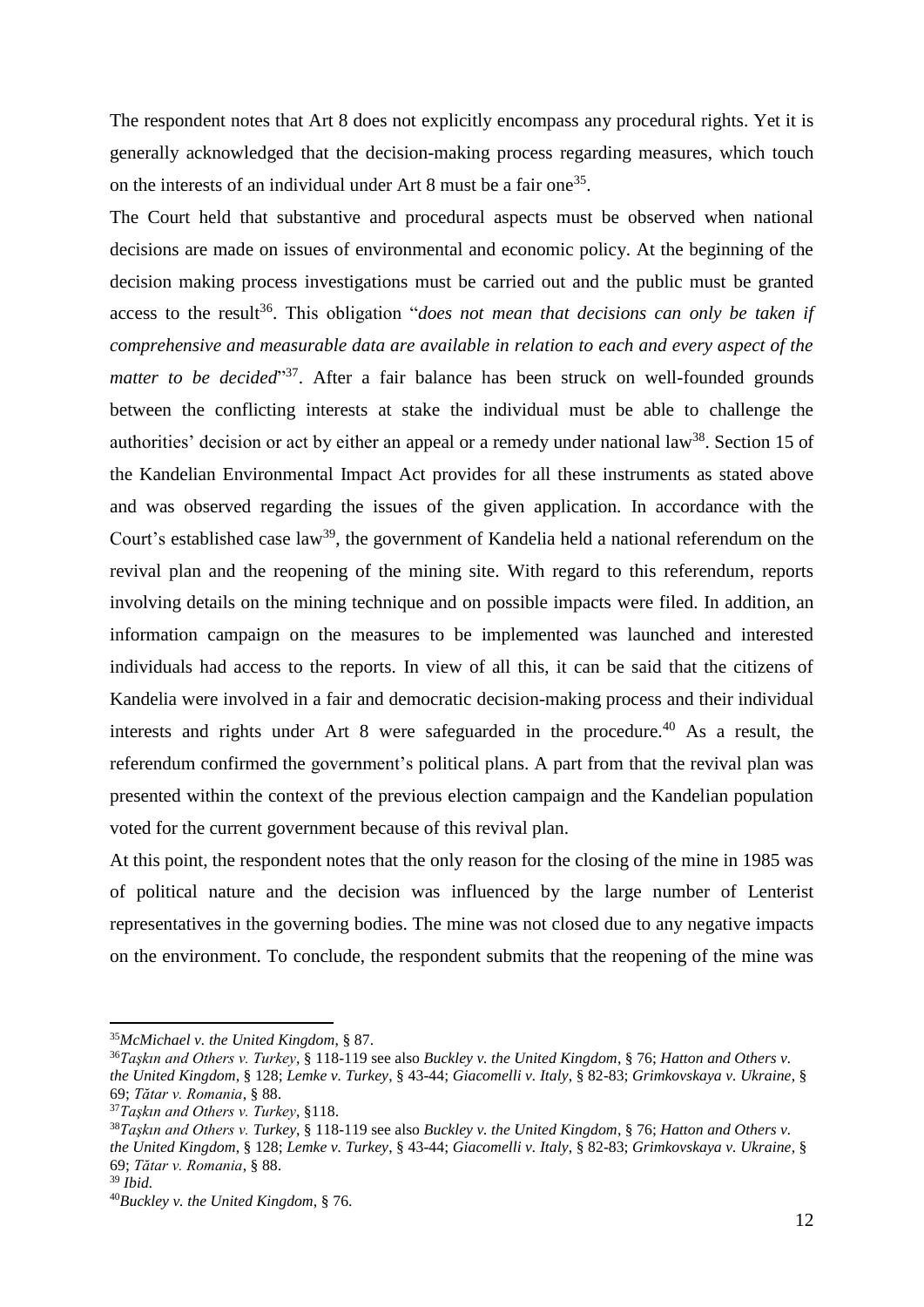necessary in a democratic society and that the exceptional circumstances, in which the Court would revise a material conclusion of domestic authorities, are not given in the case at hand<sup>41</sup>.

<span id="page-12-0"></span>VI.1.1.4. Regarding the pollution of the river Kand and the sealing of the area The respondent submits that the events discussed in the application derived from a natural hazard and unforeseeable accidents.

As stated above, the extraction method involving sodium cyanide was not extraordinary, but is commonly used in the entire mining industry. Investigations were carried out in order to examine the economic and environmental impacts of a possible resumption of the exploitation at the site. Both reports unmistakably illustrated multiple economic benefits for the area. The environmental impact assessment assured that there is no risk for human health and as already mentioned under VI.1.1.3, that the respondent complied with the national environmental regulations. Furthermore, a special waste management plan was adopted to ensure long-term stability of the storage and disposal facilities as well as the minimization of air, water or soil contamination. The waste stock area was compliant with the standards in demand for this type of mines.

For compliancy with its obligation to inform its population on environmental pollution, which the Court established with regard to Art  $8^{42}$ , the government initiated an investigation to clarify the actual extent of pollution of the river and the repercussions of the natural hazard.

Additionally, Kandelian authorities took all possible measures to protect the local population from the leakage of sodium cyanide. These measures were performed as soon as possible, when it had transpired that there was a real risk of pollution. Written warnings were put up around the area and the entrance to the Leniterist site was sealed so that believers would not use or drink the river water. The fact that people came into contact with the polluted water despite the security measures taken, was not due to any misconduct of the authorities, but due to the religious leaders, who deliberately encouraged adherents to continue to drink the water. In the view of this and considering that adequate and necessary safety measures were immediately taken the state authorities are not to blame for the damage to the Leniterists' health. Moreover, it must be taken into account "*to what extent the applicant contributed to creating this situation for himself and was in a position to remedy it without a prohibitive* 

<sup>41</sup>*Taşkın and Others v. Turkey*, § 117.

<sup>42</sup>*Guerra v. Italy*, § 39.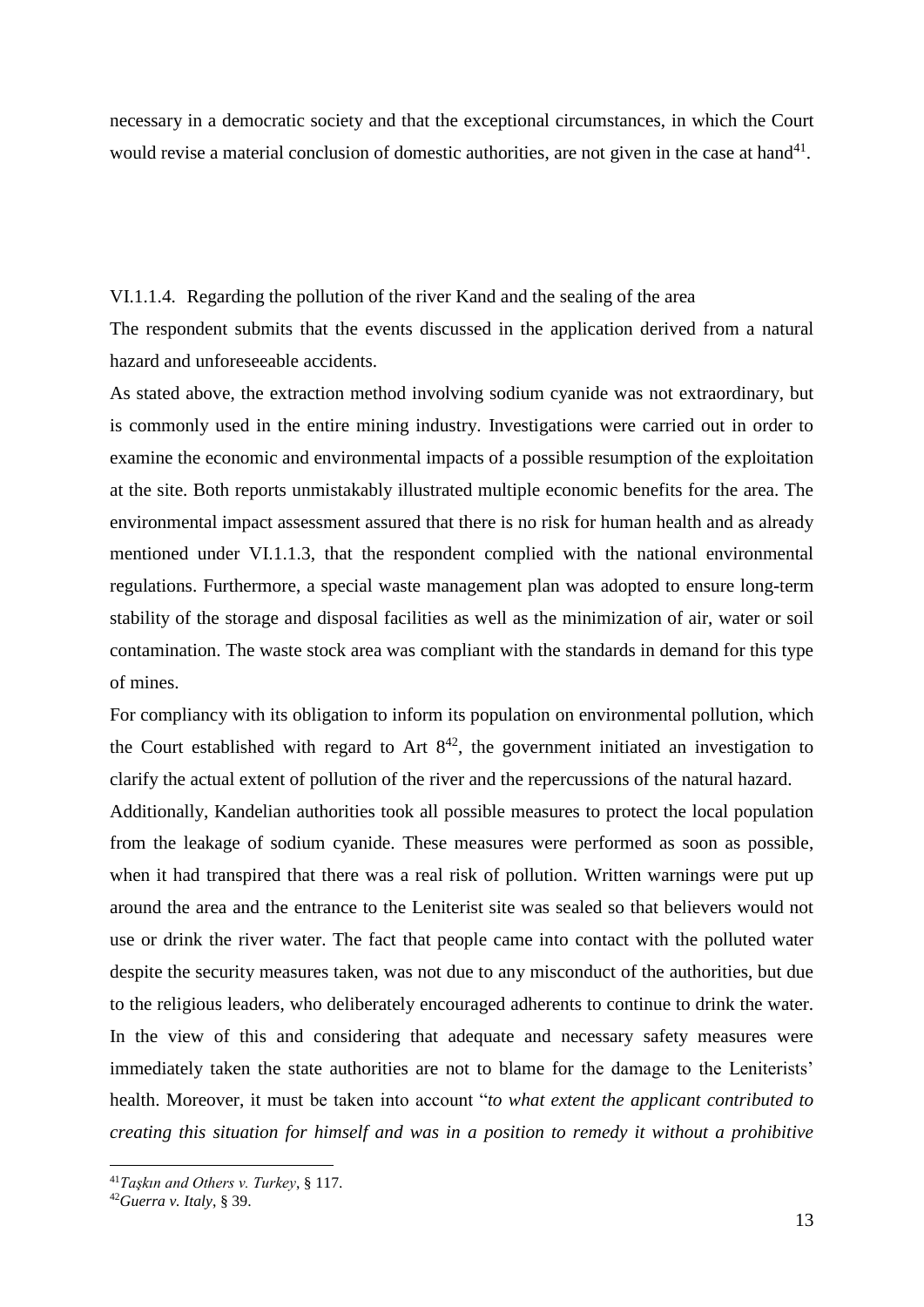*outlay*<sup>143</sup>. In the present case the respondent claims that by drinking and using the contaminated water in spite of the authorities' warning, it was within the responsibility and conduct of the applicants not to expose themselves to the toxins. Furthermore, the investigation concluded that the heavy rains triggering the ecological disaster were a natural phenomenon, which could not have been avoided or foreseen. In this context, one has to remark that the Court does not hold authorities responsible for violations, which are the result of "*a sudden and unexpected turn of events*" <sup>44</sup>. The state can only be found guilty of a violation of Art 8 if the infringement is "*long-standing and well known to the State authorities and if the State was or should have been aware that the hazard or the nuisance was affecting*  the applicant's private life<sup>n45</sup>. This can clearly be negated in the present case as explained above the contamination of the river was caused on the occasion of unpredictable heavy rains. Finally one has to come to the conclusion that no positive obligations were missed to comply with and that Art 8, namely the right to respect for home, family and private life was at no time violated.

#### <span id="page-13-0"></span>VI.2. ALLEGED VIOLATION OF ARTICLE 9

#### <span id="page-13-1"></span>VI.2.1.*Civil proceedings*

## <span id="page-13-2"></span>VI.2.1.1. Applicability

Freedom of religion under Art 9 entails the right to "*practise or not practise religion*" <sup>46</sup> in manifesting it in worship, practise and observance. The "*act in question must be intimately*  linked to the religion or belief<sup>347</sup>. Thus, the government acknowledges Art 9 as basically applicable, but as explained below, it distances itself from any accusation of violating it.

#### <span id="page-13-3"></span>VI.2.1.2. Kandelia as a secular state

The respondent deeply respects the belief and rituals and celebrations of the Leniterist community and would like to highlight that the government adheres to the case law of the Court, acknowledging that "*Pluralism, tolerance and broadmindedness are hallmarks of a*  'democratic society'<sup>''48</sup>. Thus, the government stresses that it has not violated Art 9 of the Convention in any way. Kandelia, as a secular state, would like to emphasise that both the common weal as well as the religious beliefs and activities of the Leniterists are of utmost

 $\overline{a}$ 

<sup>43</sup>*Dubetska and Others v. Ukaine,* § 108.

<sup>44</sup>*Dubetska and Others v. Ukaine,* § 108.

 $45$ Ibid.

*<sup>46</sup>Buscarini and Others v. San Marino*, § 34*.*

*<sup>47</sup>Eweida and Others v. the United Kingdom*, § 82.

*<sup>48</sup>Leyla Sahin v. Turkey*, § 108.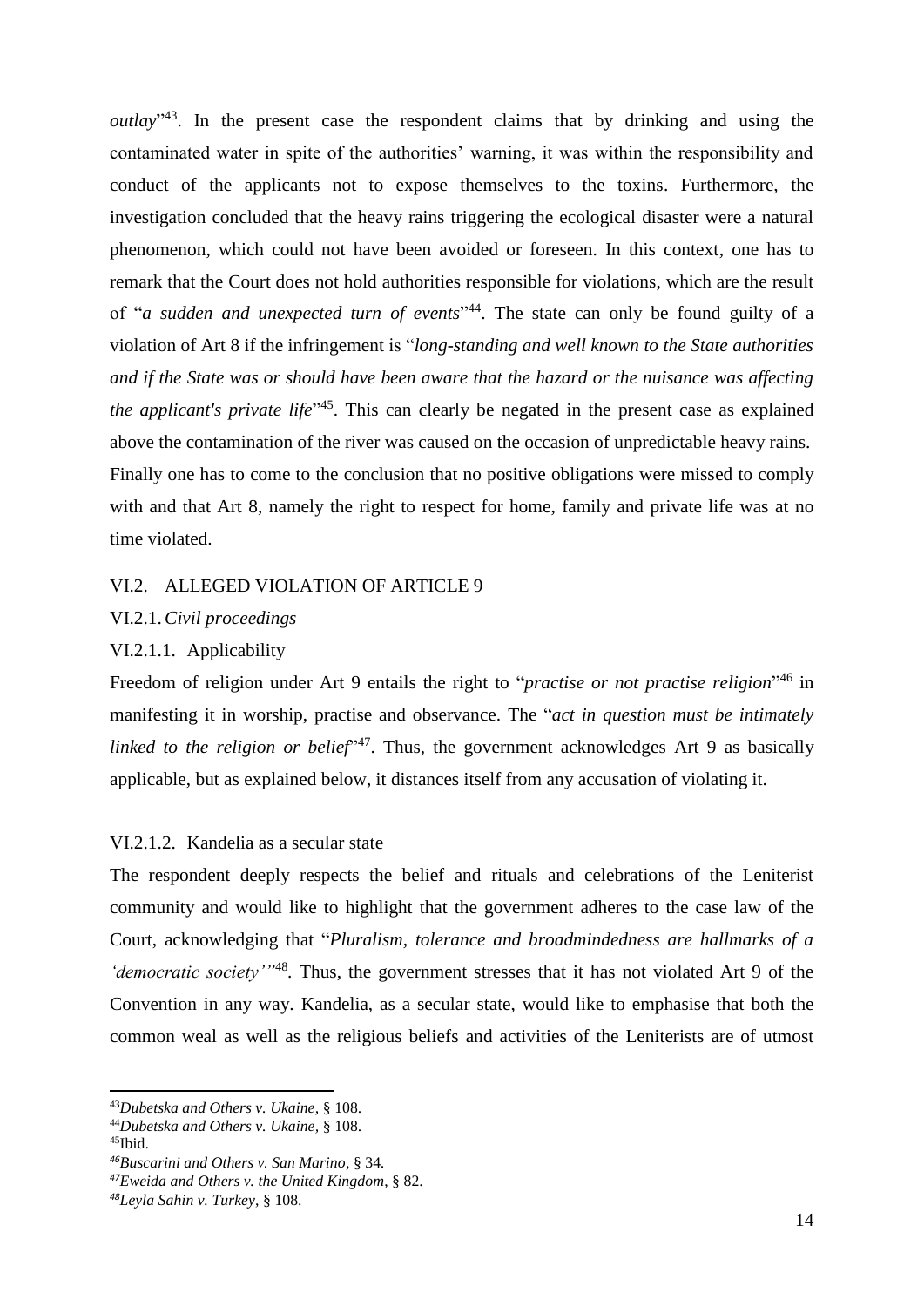interest to the state. In *Leyla Sahin v. Turkey* the Court highlighted "*the State's role as the neutral and impartial organiser of the exercise of various religions, faiths and beliefs*" and stated that "*this role is conducive to public order, religious harmony and tolerance in a*  democratic society<sup>"49</sup>. The government of Kandelia therefore considers it as its duty to not only act to improve the living standards in the region renowned as a disadvantaged area, but also to achieve a fair balance ensuring that the Leniterists are treated fairly and that their interests are properly taken into account regarding decisions taken onto the national levels $50$ . Pluralism also means striking compromises "*which are justified, in order to maintain and promote the ideals and values of a democratic society*" 51 . With regard to questions, that concern the relationship between religions and the state, the national decision-making body's role is of special importance<sup>52</sup>. The respondent politely asks the Court to pay regard to what is at stake when delimiting the margin of appreciation in the present case, namely the need to protect both the lives of its people as well as the religious self-definition of the Leniterists<sup>53</sup>.

#### <span id="page-14-0"></span>VI.2.1.3. Regarding the reopening of the mine

The government insists that the reopening of the mine did not disturb the Leniterists in freely practising their religion. Neither was any celebration disturbed by machinery, workers or anything associated with the company, nor was there a pollution of the river or the air or a disturbance by noise. The distance between the mine and the religious area represents one kilometre, which was chosen very attentively in order to not impair the Leniterists during their religious activities.

Since the respondent cherishes the religious site as one of the country's historical, cultural and of course religious monuments, it was of highest importance to the government to realise the project responsibly and in consultation with only the most respected experts for environmental and safety issues.

Therefore, the respondent would like to reiterate that an impact assessment, which contained all the relevant information for the public, was conducted and issued. Independent experts concluded, that there was no risk for human health since the norms were complied with, as mentioned under VI.1.1.3. The assessment was in accordance with the Environmental Act,

<sup>49</sup>*Leyla Sahin v. Turkey*, § 107.

<sup>50</sup>*Young, James and Webster v. the United Kingdom*, § 63; see also *Chassagnou and Others v. France*, § 112; *Leyla Sahin v. Turkey*, § 108.

<sup>51</sup>*The United Communist Party of Turkey and Others v. Turkey*, § 45; see also *Leyla Sahin v. Turkey*, § 108; *Refah Partisi (the Welfare Party) and Others v. Turkey*, § 99.

<sup>52</sup>*Wingrove v. the United Kingdom*, § 58; see also *Cha'are Shalom Ve Tsedek v. France*, § 84; *Leyla Sahin v. Turkey*, § 109.

<sup>53</sup>*Manousakkis and Others v. Greece*, § 44; see also *Casado Coca v. Spain*, § 55.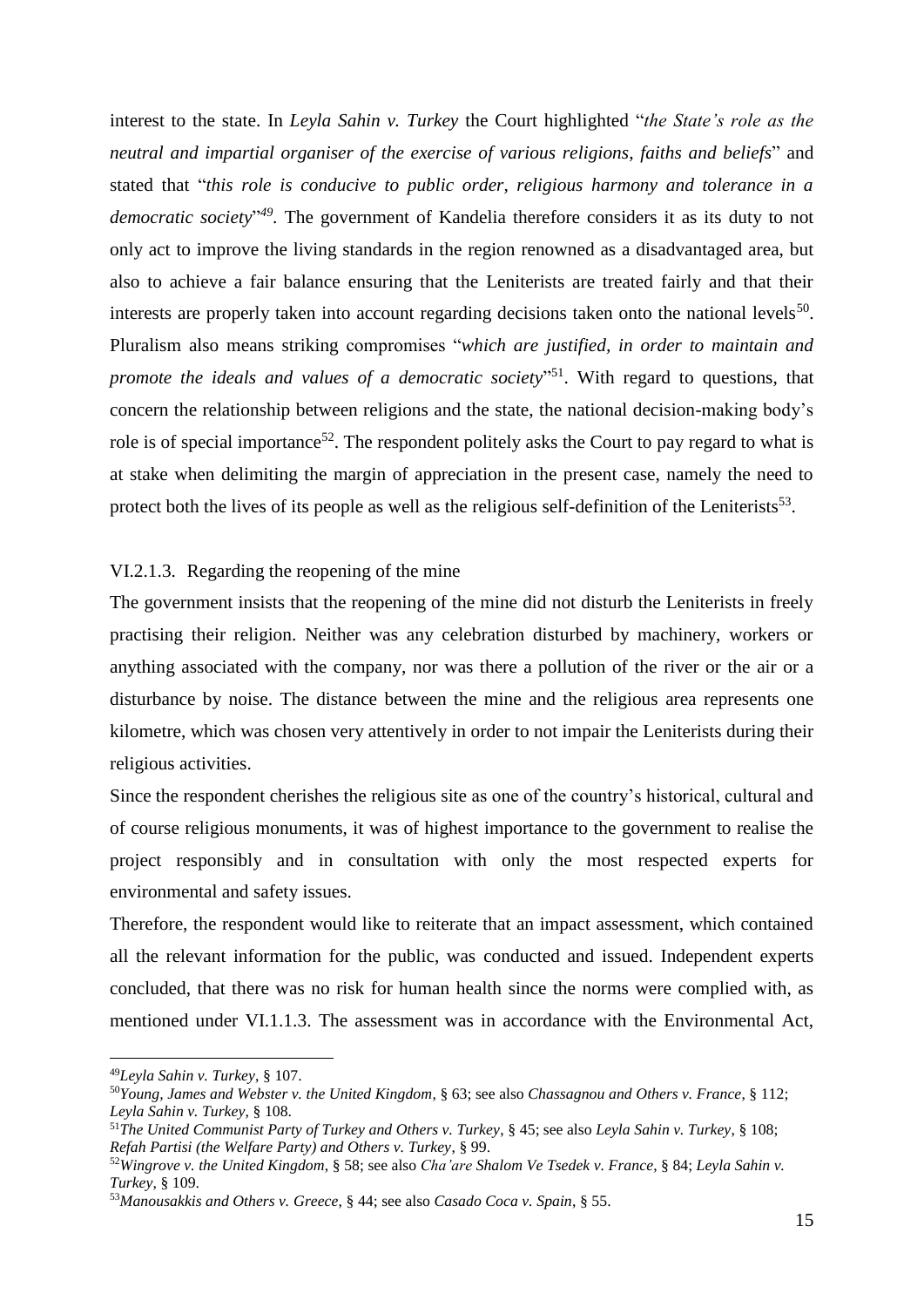particularly Section 15, which demands an environmental impact report for "*establishments and concerns, which propose to carry out activities which might cause environmental problems*". Section 15 demands that the ensuing report is made public, accordingly the government would like to deny any claim suggesting that information was kept undisclosed for the population. Anyone interested in the details of the entire project had the possibility to inform him- or herself. Finally, the waste management plan was elaborated and adjudged to be compliant with the standards imposed for this type of mine. Hence, the government distances itself from the allegations of not taking adequate safety measures.

The Kandelian government struck a fair balance of the involved interests, namely of those who were desperately in need for a job and therefore strongly supported the revival plan, as well as those of the Leniterists. In consequence, the government decided to hold a referendum. As mentioned above, the said referendum had a turnout of only 45%, of whom 59% voted in favour of the reopening. The government sees it as its duty in a democratic society, to respect and accept the majority's vote.

Until the hazard had occurred, the religious community had the possibility to exercise their religious rituals without impediment. It was unpredictable and exceptionally, heavy rainfall in September 2014, which led to the damages in the waste stock area of the exploitation site, and induced the government to close the area for safety reasons. The intensity of the rains was hitherto unprecedented, at this point paying special attention to the usual frequency and force of rain for temperate continental climate, and could not have been foreseen or avoided. According to experts' opinions, the rainfall qualified as a natural disaster.

Provided that the Court does not accept these arguments, we would like to highlight that, as mentioned above, the company has never been and still is not owned, controlled or operated by the Kandelian government and that therefore there is no reason to assume that an alleged interference would be within the public authorities' sphere of responsibility. Thus, Section 20 of the Administrative Procedure Act does not apply, as no damage can be linked to the respondent's conduct.

Given the miserable conditions the region was in, it was the respondent's duty to take practicable steps in reopening the mine and, in consideration of several environmental reports, *ipso facto* achieve a great economic benefit for the country.

#### <span id="page-15-0"></span>VI.2.1.4. Regarding the sealing of the area

The government underlines that the restrictions with regard to the religious sites of the Kandriver and the Leniter rock, which were put in place after the disastrous natural hazard,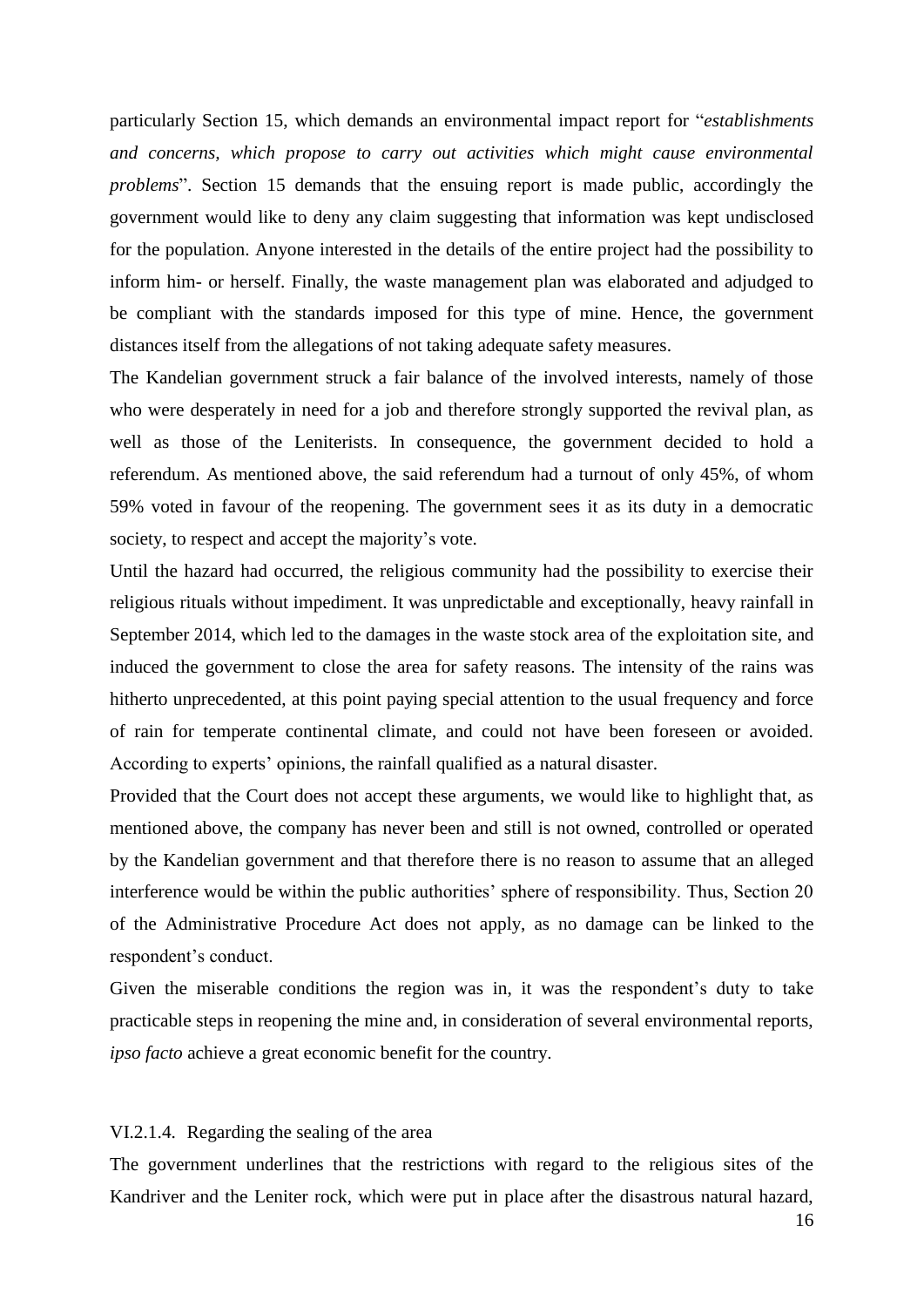were justified according to Art 9 § 2. These measures were indisputably necessary to protect public health and safety, especially concerning the Leniterist community itself. In order to protect those people of the Kandelian population, which believes in the healing power of the water from the river Kand, the responsible authorities sealed the area around the river immediately after concern arose, that there was a real risk of pollution and that the Leniterist population would continue to use the water. More severe damage could only be avoided, due to the quick and adequate actions of the government. Had the site not been sealed, the setting would have taken on a dramatic scale.

Any limitation of the freedom of religion must pursue an aim listed in the respective provision of the Convention, in order to be compatible with it. It has to be reiterated, that in the case at hand, the government acted in pursuit of public health and safety. It weighed the interests of its entire population and decided, quite rightly, that it had to temporarily restrict fragments of the religious freedom of a few in order to retain the health of a large group of people. The government took all the interests at stake into consideration and as a consequence its decision qualifies as proportionate. Therefore the government cannot be accused of a violation of Art 9, as the interference was clearly justified under Art 9 § 2.

### <span id="page-16-0"></span>VI.3. ALLEGED VIOLATION OF ARTICLE 6

#### <span id="page-16-1"></span>VI.3.1.*Civil proceedings*

#### <span id="page-16-2"></span>VI.3.1.1. Applicability of Art 6 § 1

The government acknowledges the applicability of Art 6  $\S$  1 with regard to the civil liability claims. Proceedings between private individuals<sup>54</sup> and proceedings for compensatory damages must be classified as belonging to the core of private law, irrelevant whether these claims are directed at private individuals or the national authorities<sup>55</sup> or if the underlying prerequisite to the damage claims is of a public law nature<sup>56</sup>. Hence, the civil proceedings against KMI and the regional authorities quite rightly fall within the scope of Art 6 § 1. However, when it comes to the accusations of a violation, the respondents wishes to refer to the considerations below.

<span id="page-16-3"></span>VI.3.1.2. Regarding the legal fees

 $\overline{a}$ 

<sup>54</sup> *Airey v. Ireland*, § 21.

<sup>55</sup> *Georgiadis v. Greece*, § 28.

<sup>56</sup> *Herbst v. Germany*, § 55.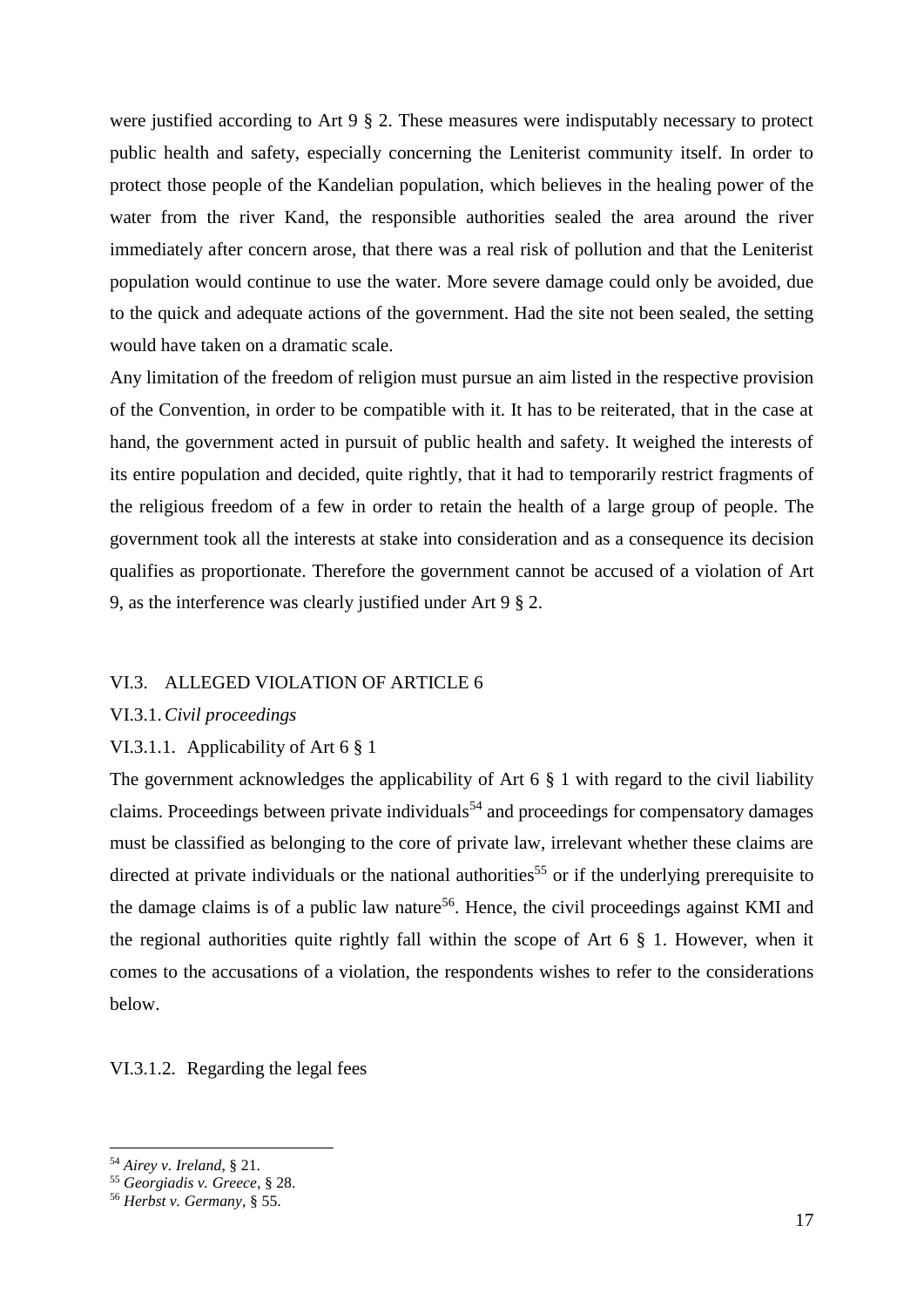The respondent does not see a violation Art 6, neither with regard to the access to a court nor with regard to the principle of equality of arms.

With regard to the principle of equality of arms one has to note that civil proceedings imply the risk of losing the lawsuit and as a consequence carrying the costs of the adversary. The respondent submits, that according to the Court's case law it is reasonable that an unsuccessful litigant bears the costs of his successful opponent<sup>57</sup>. In the present case, the government did not deviate from this basic rule, as the applicants were defeated in the first instance, in which the payment of KMI's legal fees was ordered. Only the opposite case, namely if the successful litigant would have to carry the costs, would lead to an advantage of one party in proceedings and therefore to an inequality of arms<sup>58</sup>. This is however not the case in the given application as determined above. The government notes that the applicants did not have to pay for the legal fees of the regional authorities.

Furthermore, the respondent respectfully highlights the fact that, as the court of last instance, the KSC availed itself of its judicial right to mitigation. In its rule on the fees to be paid by the applicants it reduced the amount of 450.000 kandis to 300.000 kandis, which represents the same amount the first instance court awarded. By doing so, the respondent complied with the case law of the Court, which states that domestic courts must take the personal situation of the applicant into consideration and decide on reasonable grounds, whether and if so, what amount of fees the applicant is able to pay<sup>59</sup>.

With regard to the access to court the respondent submits that legal fees in general do not bar the access to a court, given that the Court's latest case law on the access to court only encompasses *inter alia* court fees<sup>60</sup> and legal aid<sup>61</sup>. The Court itself never has ascertained legal fees to represent an obstacle to the access to court and the ECtHR only considers court fees as a barrier. Hence the government concludes that legal fees do not represent an obstacle to the access to court and that this right under Art 6 is not breached.

The number of involved parties before domestic courts as well as before the ECtHR amounts to 137. 135 are individual applicants and two applicants are non-governmental organisations, namely ALA and GEI. The sum of legal fees to be paid by all the applicants amounts to 300.000 kandis. If this amount is shared out between the applicants each one will have to pay

<sup>57</sup>*Antoniades v. the United Kingdom*, § 2.

<sup>58</sup>*Stankiewicz v. Poland*, §§ 68-69

<sup>59</sup>*V.M. v. Bulgaria*, § 49; see also *Jedamski and Jedamska v. Poland*, § 60; *Rylski v. Poland*, § 83.

<sup>60</sup> *Kreuz v. Poland*, §§ 60-67; see also *Podbielski and PPU Polpure v. Poland*, §§ 65-66; *Weissman and Others* 

*v. Romania*, § 42; conversely, *Reuther v. Germany*, § 2.

<sup>61</sup> *Airey v. Ireland*, § 26; see also *Steel and Morris v. the United Kingdom*, § 61; *McVicar v. the United Kingdom*, § 62.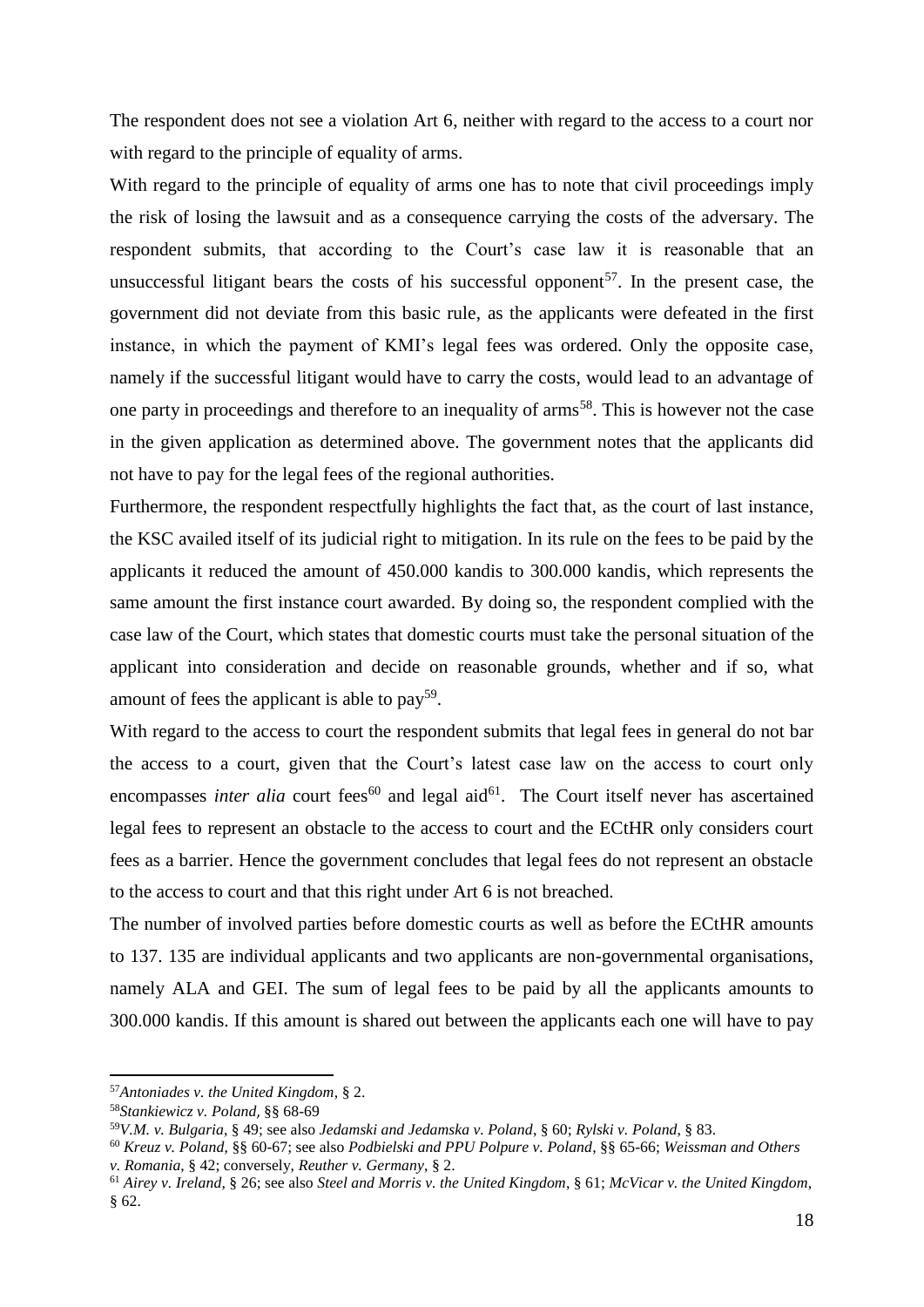approximately 2.200 kandis providing that the NGOs bear the same amount as the individuals. Compared with the individuals' monthly income of approximately 1.700 kandis, the costs are put into perspective. In the context of a lawsuit of this complexity, size and the high level of damages involved, the respondent submits, that 2.200 kandis per applicant are reasonable. Furthermore, one has to remark that two of the applicants are NGOs as stated above. It is not unusual for such institutions to pay a higher proportion of the fees and thus in the present case the amount bore by one individual could even be less. The Court itself did not find it unfair that an environmental NGO was ordered to pay the costs of a third party due to the circumstances that the NGO had a legitimate aim to defend and the amount of costs was  $\text{modest}^{62}$ .

The respondent notes that he also has to guarantee the rights of the defendant. KMI as the defendant in the lawsuit before the national courts has the right to legal representation and to choose it freely. In view of the special circumstances of the case, and having regard to the large group of individual applicants, the high level of damage, and the ensuing substantial amount of money involved in the case, it cannot be said to be unwarranted that the defendant decided to have professional legal representation<sup>63</sup>. Additionally the respondent respectfully notes that "*the right of access to the courts is not absolute but may be subject to limitations permitted by implication*" <sup>64</sup> and that Convention leaves "*contracting states with a free choice of the means of ensuring effective civil access to court*" <sup>65</sup>. To conclude, the amount of the legal fees was reasonable and did not infringe the rights guaranteed under Art 6 § 1.

#### <span id="page-18-0"></span>VI.3.2.*Administrative proceedings*

#### <span id="page-18-1"></span>VI.3.2.1. Applicability of Art 6 § 1

The government admits that in the case at hand there is both an arguable claim, as well as a dispute, concerning administrative proceedings on concession agreement. Nonetheless Art 6 is not applicable, as there are no civil rights involved, as the respondent will elaborate further below. As the Court mentioned in *Athanassoglou and Others v. Switzerland*, it is not possible to lodge an *actio popularis*, when there is no imminent danger, to a human being<sup>66</sup>. The Court acknowledges that administrative proceedings can fall within the ambit of Art 6 § 1 provided that 'civil rights' are involved. But there are no property rights, or rights concerning financial

<sup>62</sup>*Collectif national d'information et d'opposition à l'usine Melox – Collectif stop Melox et Mox v. France*, § 15. <sup>63</sup>*Stankiewicz v. Poland*, § 74.

<sup>64</sup> *Golder v. the United Kingdom*, § 38; see also *Stanev v. Bulgaria*, § 230.

<sup>65</sup> *Airey v. Ireland*, § 26

<sup>66</sup> *Athanassoglou and Others v. Switzerland*, § 43; see also *Balmer-Schafroth and Others v. Switzerland*, § 32.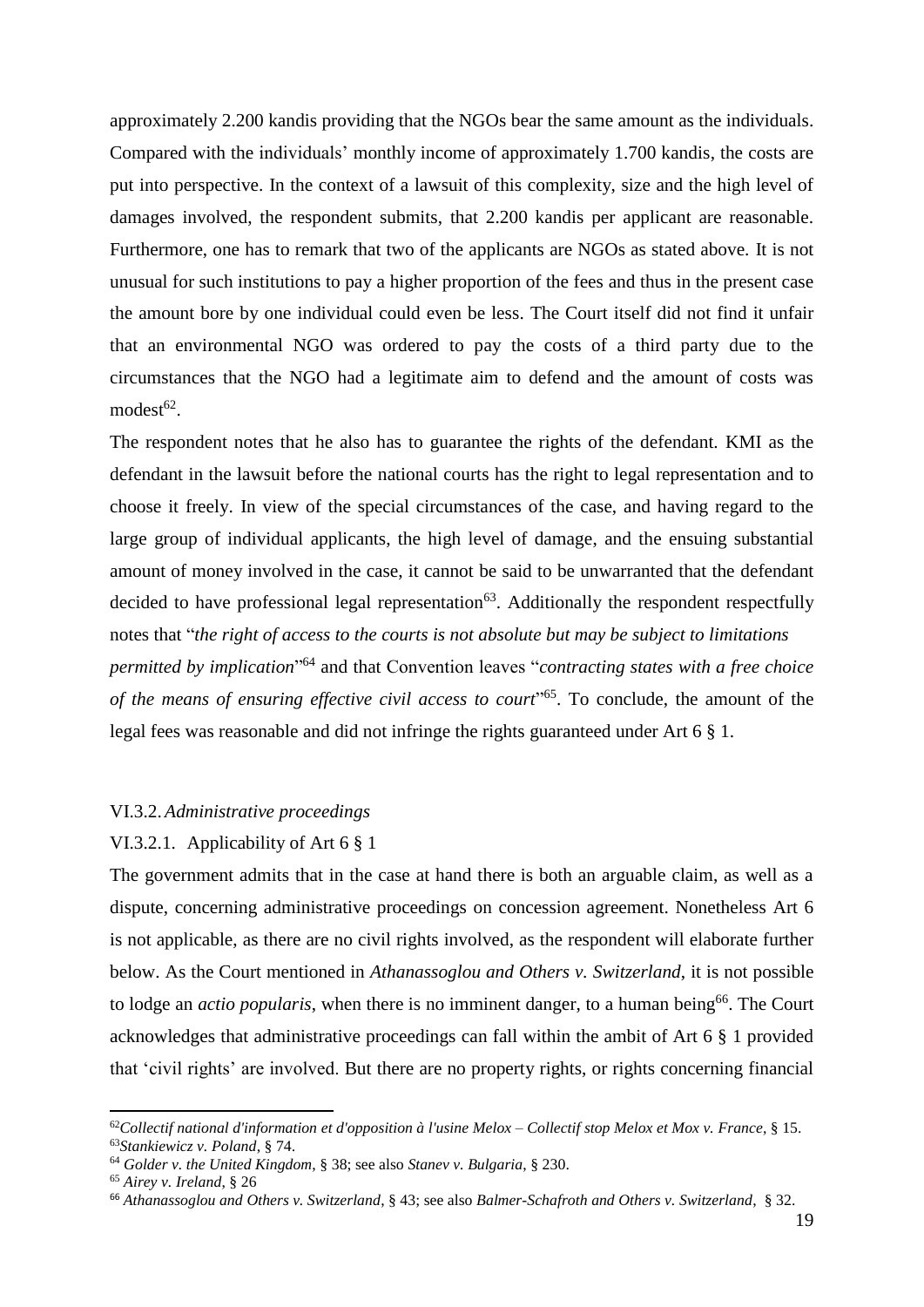or economic assets involved in the given application. For that very reason there are no 'civil rights' concerned<sup>67</sup>. Consequently Art  $6 \text{ } \$ 1$  is not applicable.

#### <span id="page-19-0"></span>VI.3.2.2. Regarding the length of proceedings

In the case at hand, the government would like to mention that the Kandol-Alto Administrative Court had acted with due diligence. "*Art. 6 commands that judicial proceedings be expeditious, but it also lays down the more general principle of the proper administration of justice.*" <sup>68</sup> Thus, in the case at hand, one has to admit, that due to the complexity of the allegations, it is not exceptional for the Kandol-Alto Administrative Court, to take the time needed in order to justly decide the verdict.

As the Court's well-established case law itself determined, the length of the proceedings must not be considered in a general way, but rather be examined with regard to the specifics of the individual case. Various different reasons can extend a trial, sometimes over years and nonetheless the proceedings are in conformity with the law. In *CP and Others v. France* the length of almost eight years did not disclose a violation<sup>69</sup>. One has to acknowledge not only the complexity of the case, but also the levels of importance the judgment would have. As mentioned above, the decision to reopen the mine was necessary in order to foster the economic wellbeing of the region. Therefore, the decision was of highest importance, and had to be rendered carefully. In *Katte Klitsche de la Grange v. Italy* the Court decided that, eight years disclosed no violation of the Convention "*in particular since the decision, which concerned such a sensitive area as town planning and the protection of the environment<sup>70</sup>*", comparable to the case at hand. Analogous to the present case, "*the principal reasons for the length of the proceedings lay in the complexity of the case as regards both the facts and the*  legal issues<sup>"71</sup>. In summary the respondent sees no violation of Art 6 with regard to the length of proceedings.

#### <span id="page-19-1"></span>**VII. CONCLUSION**

On the basis of the aforementioned, it is submitted that the application, in its entirety, is inadmissible in the meaning of Art 34 and 35 § 1 of the Convention.

Provided that the Court considers the application admissible, the government refers to Art 41 of the Convention, according to which, the main condition for affording just satisfaction by

<sup>67</sup>*Reversely Zander v. Sweden*, § 27.

<sup>68</sup> *Boddaert v. Belgium*, § 39.

<sup>69</sup> *CP and Others v. France*, §§ 32-35

<sup>70</sup>*Katte Klitsche de la Grange v. Italy*, § 62.

<sup>71</sup>*Katte Klitsche de la Grange v. Italy*, § 52.